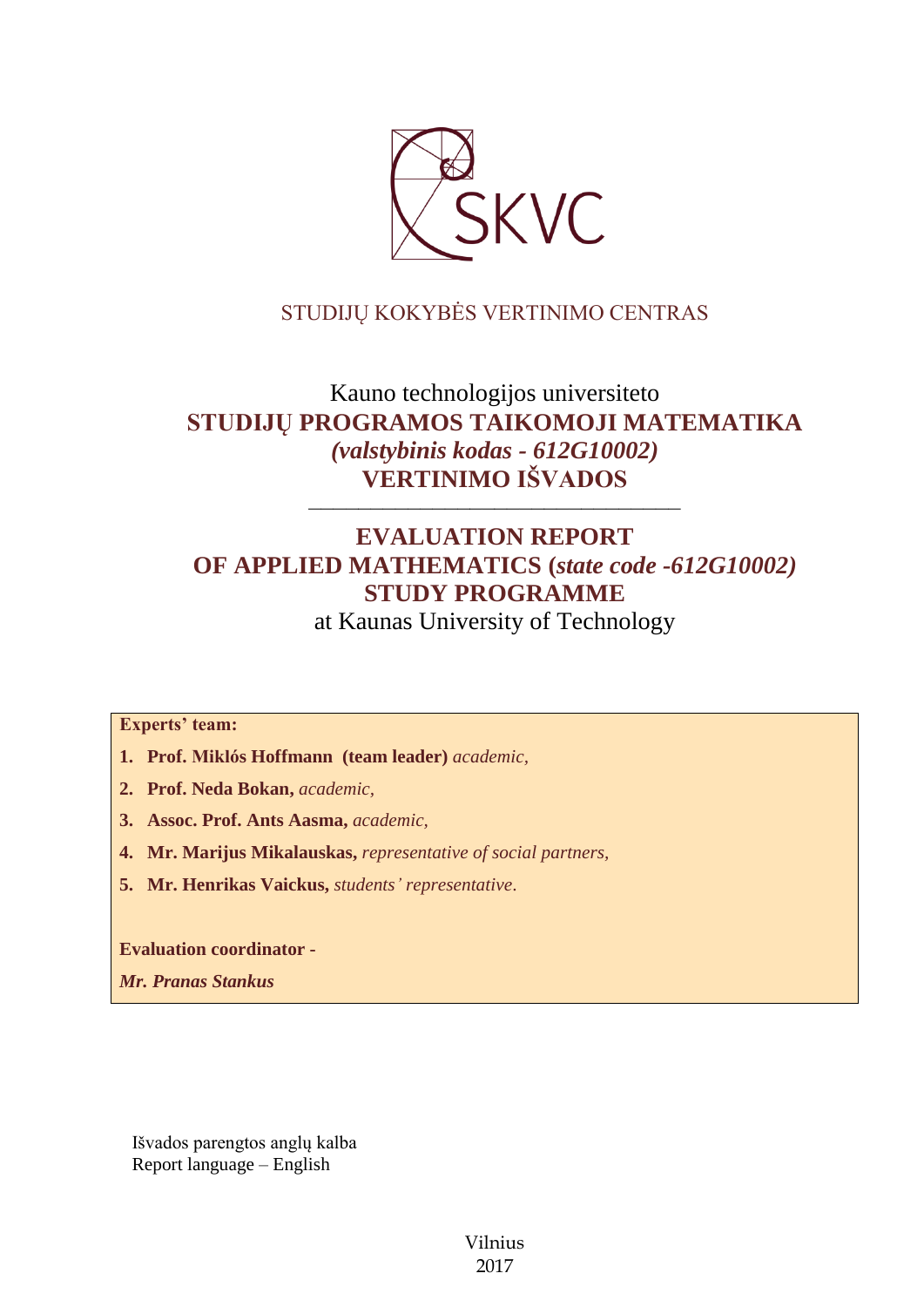## **DUOMENYS APIE ĮVERTINTĄ PROGRAMĄ**

| Studijų programos pavadinimas                           | Taikomoji matematika         |
|---------------------------------------------------------|------------------------------|
| Valstybinis kodas                                       | 612G10002                    |
| Studijų sritis                                          | Fiziniai mokslai             |
| Studijų kryptis                                         | Matematika                   |
| Studijų programos rūšis                                 | Universitetinė studijos      |
| Studijų pakopa                                          | Pirmoji                      |
| Studijų forma (trukmė metais)                           | Nuolatinė (4); ištęstinė (6) |
| Studijų programos apimtis kreditais                     | 240                          |
| Suteikiamas laipsnis ir (ar) profesinė<br>kvalifikacija | Matematikos bakalauras       |
| Studijų programos įregistravimo data                    | 1997-05-19                   |

## **INFORMATION ON EVALUATED STUDY PROGRAMME**

–––––––––––––––––––––––––––––––

| Title of the study programme.                          | <b>Applied mathematics</b>        |
|--------------------------------------------------------|-----------------------------------|
| State code                                             | 612G10002                         |
| Study area                                             | Physical sciences                 |
| Study field                                            | <b>Mathematics</b>                |
| Type of the study programme                            | <b>University Studies</b>         |
| Study cycle                                            | First                             |
| Study mode (length in years)                           | Full-time $(4)$ . Part-time $(6)$ |
| Volume of the study programme in credits               | 240                               |
| Degree and (or) professional qualifications<br>awarded | <b>Bachelor of Mathematics</b>    |
| Date of registration of the study programme            | 1997-05-19                        |

Studijų kokybės vertinimo centras

The Centre for Quality Assessment in Higher Education

©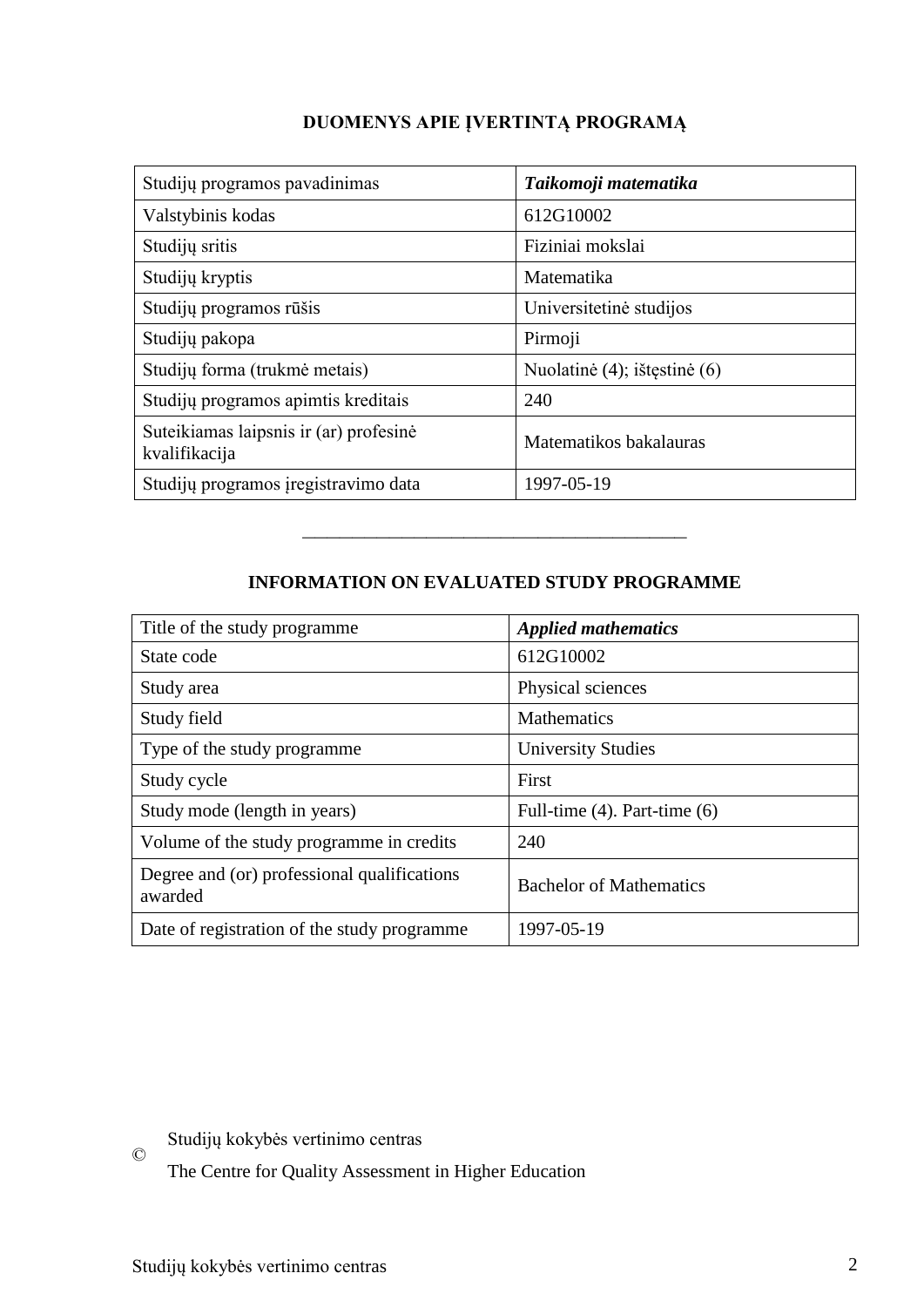| 1.1.                                                                       |  |
|----------------------------------------------------------------------------|--|
| 1.2.                                                                       |  |
| Background of the HEI/Faculty/Study field/ Additional information4<br>1.3. |  |
| 1.4.                                                                       |  |
|                                                                            |  |
|                                                                            |  |
|                                                                            |  |
|                                                                            |  |
|                                                                            |  |
|                                                                            |  |
|                                                                            |  |
|                                                                            |  |
|                                                                            |  |
|                                                                            |  |
|                                                                            |  |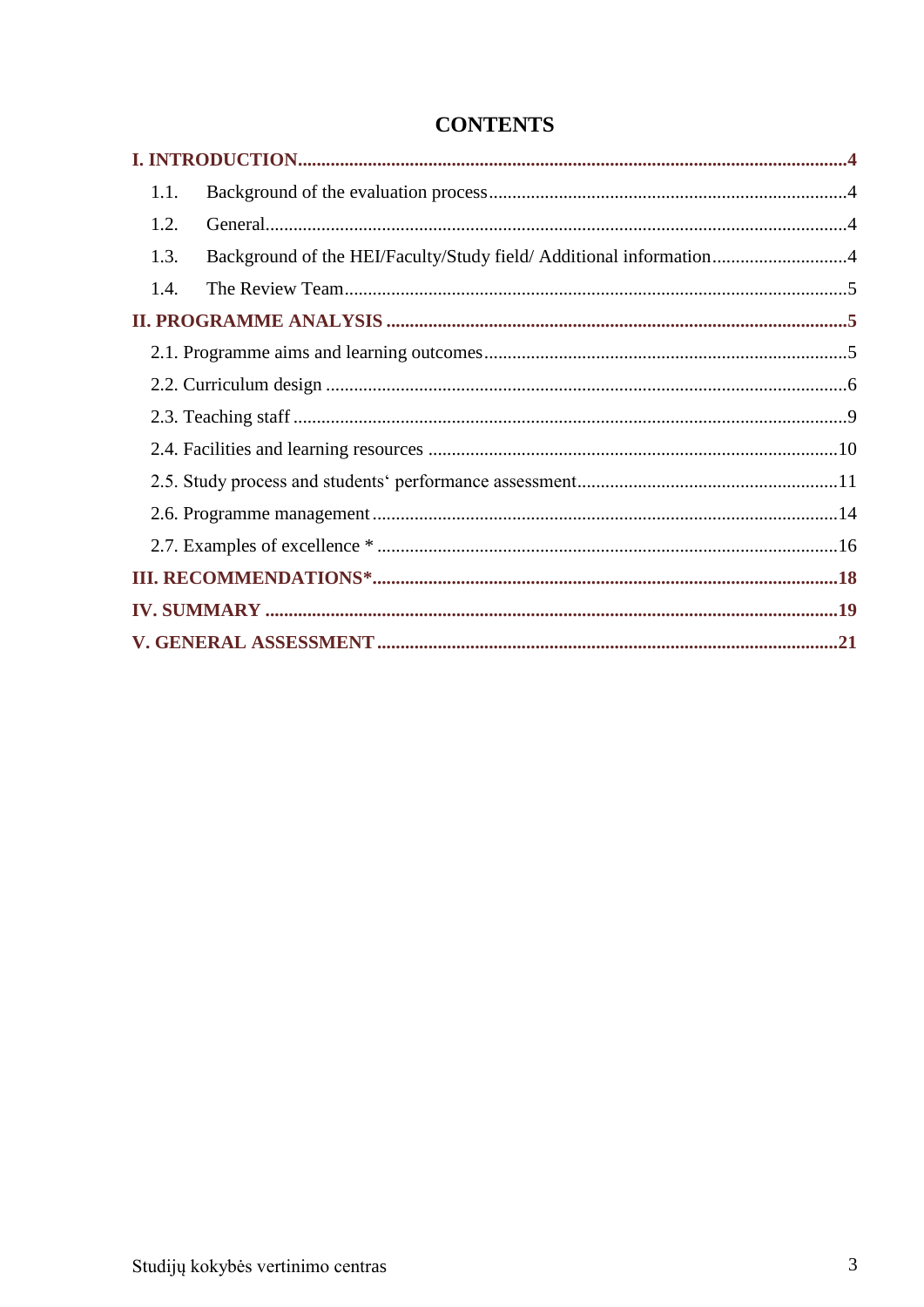#### <span id="page-3-0"></span>**I. INTRODUCTION**

#### <span id="page-3-1"></span>*1.1. Background of the evaluation process*

The evaluation of on-going study programmes is based on the **Methodology for evaluation of Higher Education study programmes,** approved by Order No 1-01-162 of 20 December 2010 of the Director of the Centre for Quality Assessment in Higher Education (hereafter – SKVC).

The evaluation is intended to help higher education institutions to constantly improve their study programmes and to inform the public about the quality of studies.

The evaluation process consists of the main following stages: *1) self-evaluation and selfevaluation report prepared by Higher Education Institution (hereafter – HEI); 2) visit of the review team at the higher education institution; 3) production of the evaluation report by the review team and its publication; 4) follow-up activities.* 

On the basis of external evaluation report of the study programme SKVC takes a decision to accredit study programme either for 6 years or for 3 years. If the programme evaluation is negative such a programme is not accredited.

The programme is **accredited for 6 years** if all evaluation areas are evaluated as "very good" (4 points) or "good" (3 points).

The programme is **accredited for 3 years** if none of the areas was evaluated as "unsatisfactory" (1 point) and at least one evaluation area was evaluated as "satisfactory" (2 points).

The programme **is not accredited** if at least one of evaluation areas was evaluated as "unsatisfactory" (1 point).

#### <span id="page-3-2"></span>*1.2. General*

The Application documentation submitted by the HEI follows the outline recommended by the SKVC. Along with the self-evaluation report and annexes, the following additional documents have been provided by the HEI before, during and/or after the site-visit:

| No. | Name of the document                       |
|-----|--------------------------------------------|
|     | Guidelines for study programme improvement |
|     | Marketing material                         |

#### <span id="page-3-3"></span>*1.3. Background of the HEI/Faculty/Study field/ Additional information*

The Applied Mathematics Bachelor Programme in the field of Mathematics is carried out by the Faculty of Mathematics and Natural Sciences, Kaunas University of Technology. The Expert Team visited the Faculty on May 9-10th. First, the Expert Team met the administrative staff of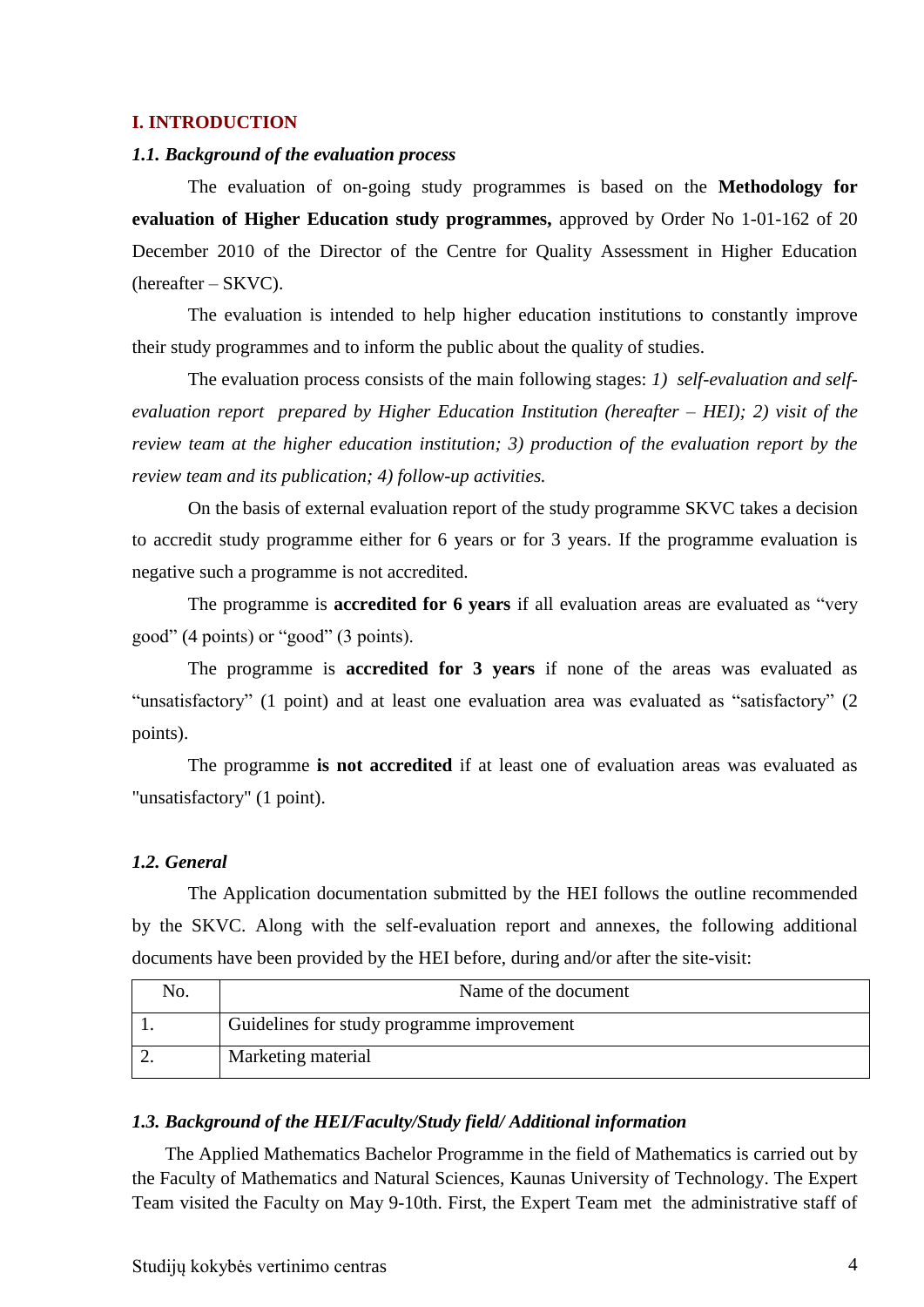the Faculty. Next, at the meeting with staff members responsible for preparation of the Selfassessment report the Expert Team was given answers to the questions concerning less covered in the Self-assessment report issues. After that, a meeting with members of teaching staff took place. The Expert Team had possibility to observe various study support services (class rooms, computer services, library), as well as to familiarize with students' final thesis work. The Expert Team conducted also interviews with students. The Expert Team was familiarized with students' attitude towards the study programme. The meeting was carried out in an active and constructive atmosphere. The students expressed positive as well as critical opinions about the programme. In the following, the findings of the Expert Team are outlined. The Self-assessment report submitted by the Faculty, the observations made at the time of the visit, and the supplementary material received during the visit form the basis of these assessments.

#### <span id="page-4-0"></span>*1.4. The Review Team*

The review team was completed according *Description of experts' recruitment*, approved by order No. V-41 of Acting Director of the Centre for Quality Assessment in Higher Education. The Review Visit to HEI was conducted by the team on *09, May, 2017.*

- **1. Prof. Miklós Hoffmann (team leader),** *Full Professor, Head of institute of mathematics and Computer Science, Eszterhazy Karoly University, Hungary;*
- **2. Prof. Neda Bokan,** *Former Professor of the University of Belgrade, Serbia;*
- **3. Assoc. Prof. Ants Aasma,** *Associate Professor, Department of Mathematics and Finance , Tallinn University, Estonia;*
- 4. **Mr. Marijus Mikalauskas,** *CEO of insurance company "Būsto paskolų draudimas;*
- <span id="page-4-1"></span>**5. Mr. Henrikas Vaickus,** *student of Vilnius University study programme Physics of Energy.*

**Evaluation coordinator – Mr. Pranas Stankus.**

## **II. PROGRAMME ANALYSIS**

#### <span id="page-4-2"></span>*2.1. Programme aims and learning outcomes*

The Applied Mathematics Bachelor Programme in the field of Mathematics is carried out by the Faculty of Mathematics and Natural Sciences, Kaunas University of Technology. The declared programme objectives and implementation are clearly defined and fully in line with European and Lithuanian higher education recommendations, standards and legal requirements. The title of the programme well reflects the goals of the programme. The objectives perfectly fit the mission, operational objectives and strategy of the Kaunas University of Technology. The review team acknowledges the fact that – in spite of the suggestion of the precedent evaluation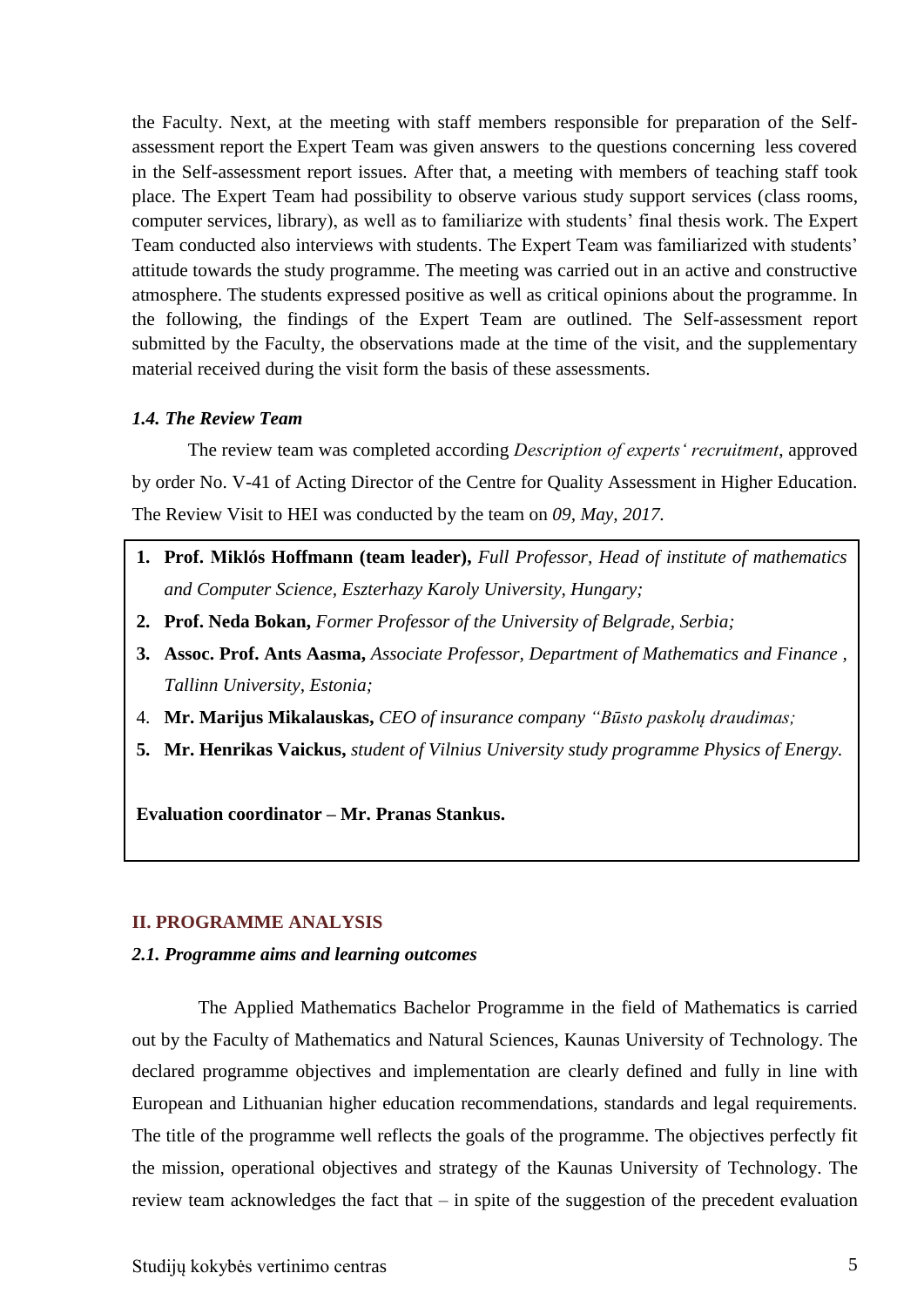report – the title of the degree awarded is still "Bachelor of Mathematics" instead of Bachelor of Applied Mathematics, due to national legislations, which are currently under revision.

The intended learning outcomes of the Programme are well presented in the SER, and are publicly announced, which is an asset. These objectives correspond with Dublin descriptors and cover scientific and soft skills as well. According to the formulated learning outcomes of the Programme students are supposed to obtain knowledge and understanding of the basic concepts, definitions and proofs from major areas of mathematics and the ability to apply them to the solution of theoretical and real-life problems; knowledge and skills of mathematics and computer sciences necessary for the analysis, prognosis and optimal control of technical and business systems, creating mathematical models of these systems and applying them, to interpret and clearly communicate results, maintaining professional competence through life-long learning.

These outcomes and the curriculum itself are declared to be designed in response to societal and especially to labour market needs. Although these needs are adequately presented in the SER, it could be even better structured beside occasional meetings how and when industrial and further non-educational partners can provide regular feedback and support to continuously improve the content of the Programme. The learning outcomes are well assigned with modules and courses, which is credible. There are two possibilities to study applied mathematics in this Programme: after finishing the core subjects one can either choose more elective courses in this field, or (in case of double degree studies) choose a minor study field.

The description of the Programme does not pay full attention to the distinction between these two paths, and outcomes gained by core subjects and by elective subjects. It is not entirely clear from the description provided for students, how the gained skills and competences depend on the type of future studies (major or minor), more specifically if all the planned outcomes are gained even if one attends only the core part of the curriculum without electives (as supposed) then what knowledge and research skills and competences can be gained by the elective courses. The obligatory diploma supplement with the description of the elective part attached to the diploma is a plus in this regard. Major and minor study fields subjects are sometimes performed at two faculties independently - it is necessary to introduce subjects, joint works to build "bridges" between these fields. However, the review tema aknowledges this issue as more related to curricullum design and only partially related to programme learning outcomes. The programme learning outcomes are wery well prepared and connetted throuhout the study programme.

#### <span id="page-5-0"></span>*2.2. Curriculum design*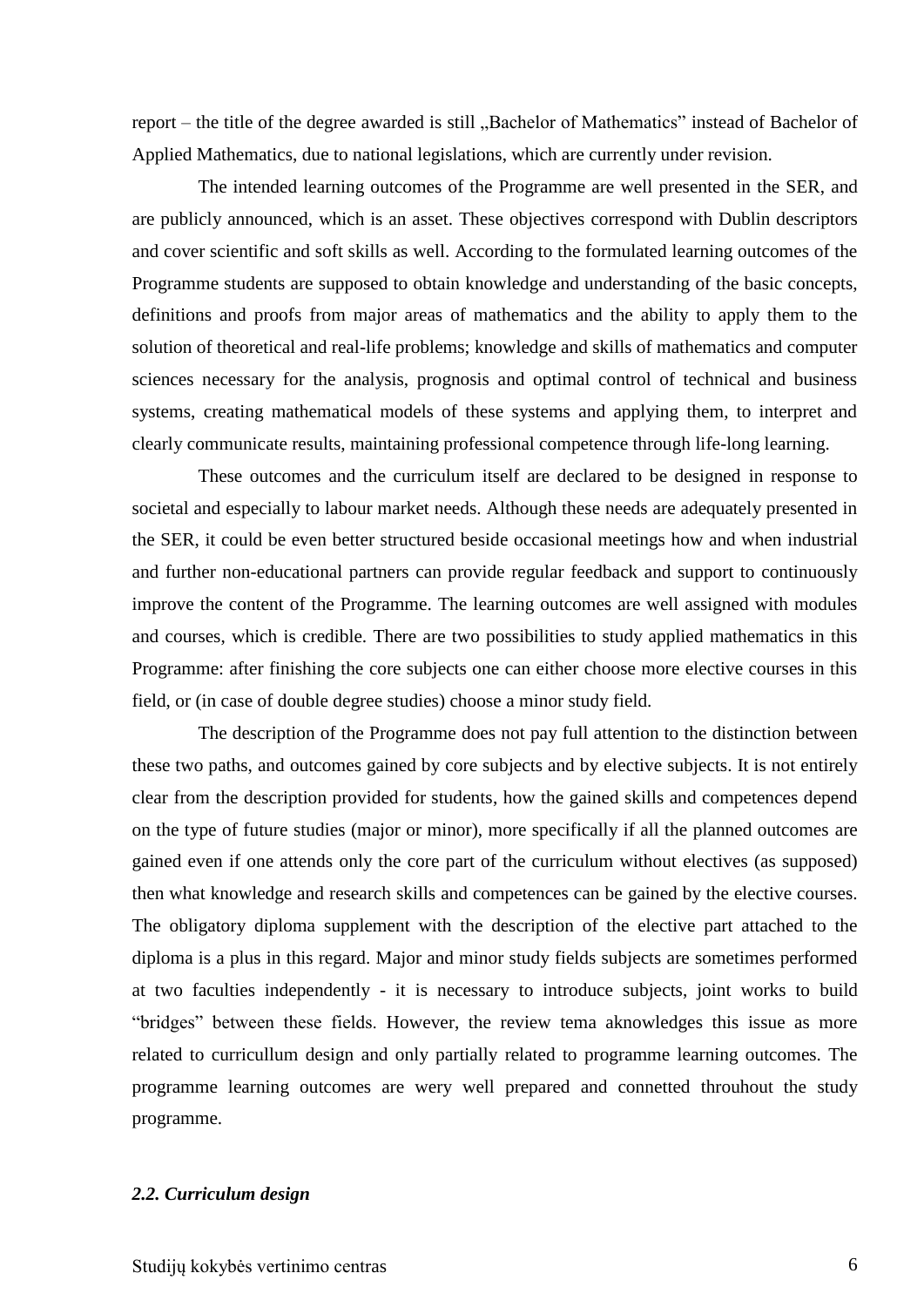The curriculum of the study programme Applied Mathematics BSc has 4 years and parttime 6 years forms. Study programme scope for both forms is of 240 ECTS. These two options allow students to choose the one which is in conformity with their needs and life conditions, as some of them already have a job in compliance with the study programme. A proper job is one of good motivations for this programme chosen.

The programme comprises the general university courses of 15 ECTS credits, Subjects of the major study field take 171 ECTS credits or 165 ECTS credits in case of double degree studies. According to SER University appointed the student's elective subjects take 54 ECTS: subjects of the major study field specialization courses take 30 ECTS and entrepreneurship education, personality development, socio-economic environment knowledge and optional courses take 24 ECTS. In case of double degree studies electives of Minor Study Field take all 54 ECTS. Programme is finished by the final practice of total 15 ECTS and the final degree project with 15 ECTS. Therefore the review team concludes the study programme scope, structure, subjects meet the legislative requirements of the Mathematics Study Field Description and the General Description of the Requirements on the Degree Granting for the First Cycle and Integrated Study Programme. During the meetings with Alumni representatives and social partners the review team learned they support the study programme with major and minor field, as it offers a broader knowledge.

Student's workload is determined in accordance with KTU temporary academic regulation. By this regulation 2304 hours (37.7% or 43.9% without final practice and final degree project) are appointed for contact hours at the study programme, 3696 hours (62.3%) for students' individual work. The ratio of contact hours and hours for individual works shows that students may acquire not only subject-specific skills but also creative skills, ability of lifelong learning, analysis of the solution in practice under uncertain conditions, etc.

Subjects of the study programme Applied Mathematics are taught in a consistent manner. Description of study subjects is really well organized. It involves all details (prerequisites, course learning outcomes, programme learning outcomes, teaching/learning methods, assessment methods, recommended semesters for enrolling of courses, etc.) important for acquiring of the aim of subjects separately as well as of the study programme at all. All subjects are classified into several levels. The first one involves major and minor study field, then compulsory courses, specialization subjects, elective courses, etc. with recommended semesters for enrolling these subjects to have logically consistent study plan for each student.

However, analysing the description of some study subjects review team did observe some slight improvement which could be done. The syllabus of Discrete Mathematics involves sections and themes: 1. set, functions, relations, induction, 2.elements of general algebra, 3. an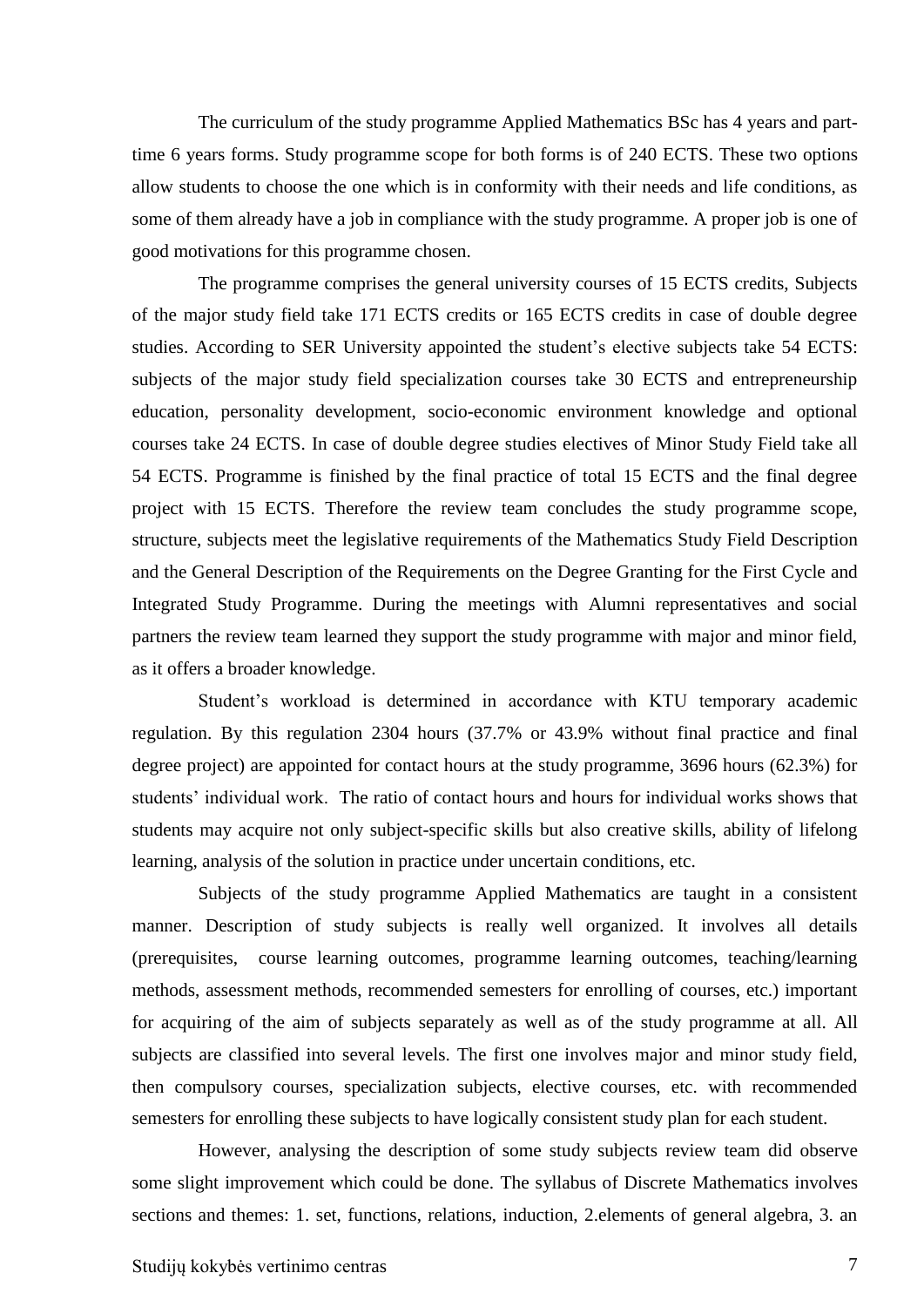introduction of logic, 5. an introduction to graph theory. All these themes belong to corresponding courses in study plan of this programme. In the course Mathematical Analysis 1 among themes in syllabus one can find elements of mathematical logic and the theory of sets, etc. In the course Geometry there exist themes: 1. matrices and determinants, 2. linear systems, the rank of matrix.

Prerequisites for some courses either do not exist (for example Discrete Mathematics) or are not well defined (Mathematics for Physics 1; Mathematics and Informatics for Engineering Economics; Mathematics, Physics, Computer Programming for Physically Based Animation, etc.). The prerequisites need to be clearer and carefully defined. The recommended literature involves many items for some courses: for Risk and Uncertainty Analysis 6 references and 31 additional literature; Basics of Communication 6 references and 19 additional literature; etc. During the meeting with teaching staff the review team has learned that students have majority of courses teaching materials available via Moodle platform and hence recommended literature comprises many references to improve knowledge of good students. The review team emphasizes the courses of Algebraic Structure, Mathematical Methods of Signal Processing, Foundation of Object-Oriented Programming 1, 2, etc. with well-prepared description.

The content of subjects (modules) corresponds to the type and cycle of studies. It includes the fundamental mathematical subjects: mathematical analysis, differential equations, probability theory, statistics, algebra, analytical geometry, discrete mathematics, as well as main informatics subjects: object-oriented programming, data analysis, etc. in initial semesters that are in compliance with the legislative requirements. In this way students can expand knowledge in a specific area and achieve competences and learning outcomes intended by this study programme. Since the study programme is designed with an eye on future labour market, it requires a new approach to curriculum design in some details which would imply benefits for students and a proper role of applied mathematics in labour market as well as in its development. The review team identified some lack of geometry, and topology in the study programme. More substantial explanation of the need of theoretical subjects is very important and it may be acquired by presentation of real problems, and good examples chosen from application area as motivation to acquire the goal. This approach might motivate students to be more interested in theoretical courses which are important in solving of real-world problems and ability of further appropriate development of applied mathematics, but in a students' study period unrecognized.

The content of subjects (modules) and study methods enable to achieve the intended learning outcomes. There exist some minor possible improvements. For example, it is not clear why is the topological classification of surfaces and some other topics involved into the course Geometry, as Topology is not involved in the list of courses. It is not clear what the motivation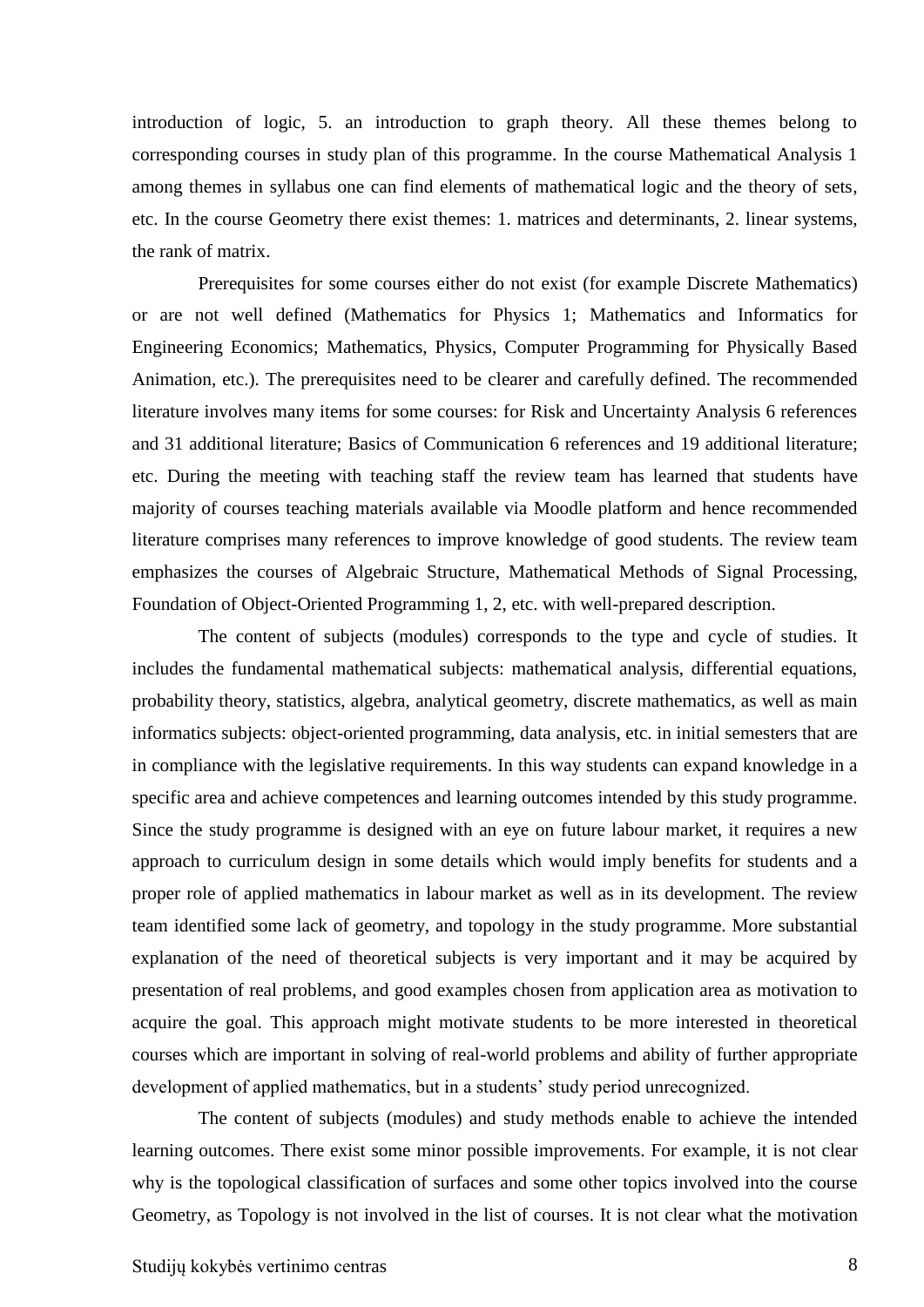to involve that part of content is. Maybe, because of linear programming, it would be better to involve geometry of n-dimensional Euclidean space. The content of Discrete Mathematics could be modified to exclude graph theory, elements of general algebra, logic, sets, functions, relations and to involve the more appropriate content for this course.

There exist recognizable differences between study methods of classical courses (Mathematical Analysis 1, 2, Linear Algebra, Geometry, etc.) and some others (Mathematical Methods of Signal Analysis, Modelling of Business Processes and Systems, Object-Oriented Programming, Physics 1, 2, etc). The previous review team have also recognized these differences and have recommended changing teaching/learning and assessment methods for some courses. Study/learning method of some courses up to now are organized in a way to use only ex-cathedra style of teaching in that set of courses. It would be beneficial to change teaching/learning methods in all courses, including a project–based learning methods, using software packages that students become more active during contact hours.

The study programme scope is sufficient to achieve the learning outcomes. In this spirit the subjects chosen from pure mathematics, informatics, specialization subjects and elective courses play an important role as well as the proper distribution of credits.

The curriculum is designed in such a way that in the third and fourth years are presented in many courses, especially elective ones (Modelling of Business Processes, Intelligent Software Decision, Data Warehouses and Business, etc.) the latest academic and technological achievements (application of various software packages, etc.). The first two year are devoted to the acquiring of theoretical knowledge in classical fields, except geometric and topological foundations. The internship, organized in companies are appropriate as well as bachelor thesis with the task proposed in companies considering their real problems. It would be well to avoid internship inside the University and to avoid bachelor thesis with topics not related with applied mathematics.

#### <span id="page-8-0"></span>*2.3. Teaching staff*

In total there are 32 lecturers affiliated with the Programme; 30 lecturers are full time employees at KTU. The academic staff, working in the Programme, consists of 8 professors, 17 associate professors and 7 lectures (5 with PhD). The age distribution of the academic staff of the programme will see the replacement of several high qualified lecturers within a few years; 6 persons are older than 65 and 6 persons 60-65 years old. This will provide an opportunity to attract young academics with new research competences and new ideas for teaching and learning to KTU.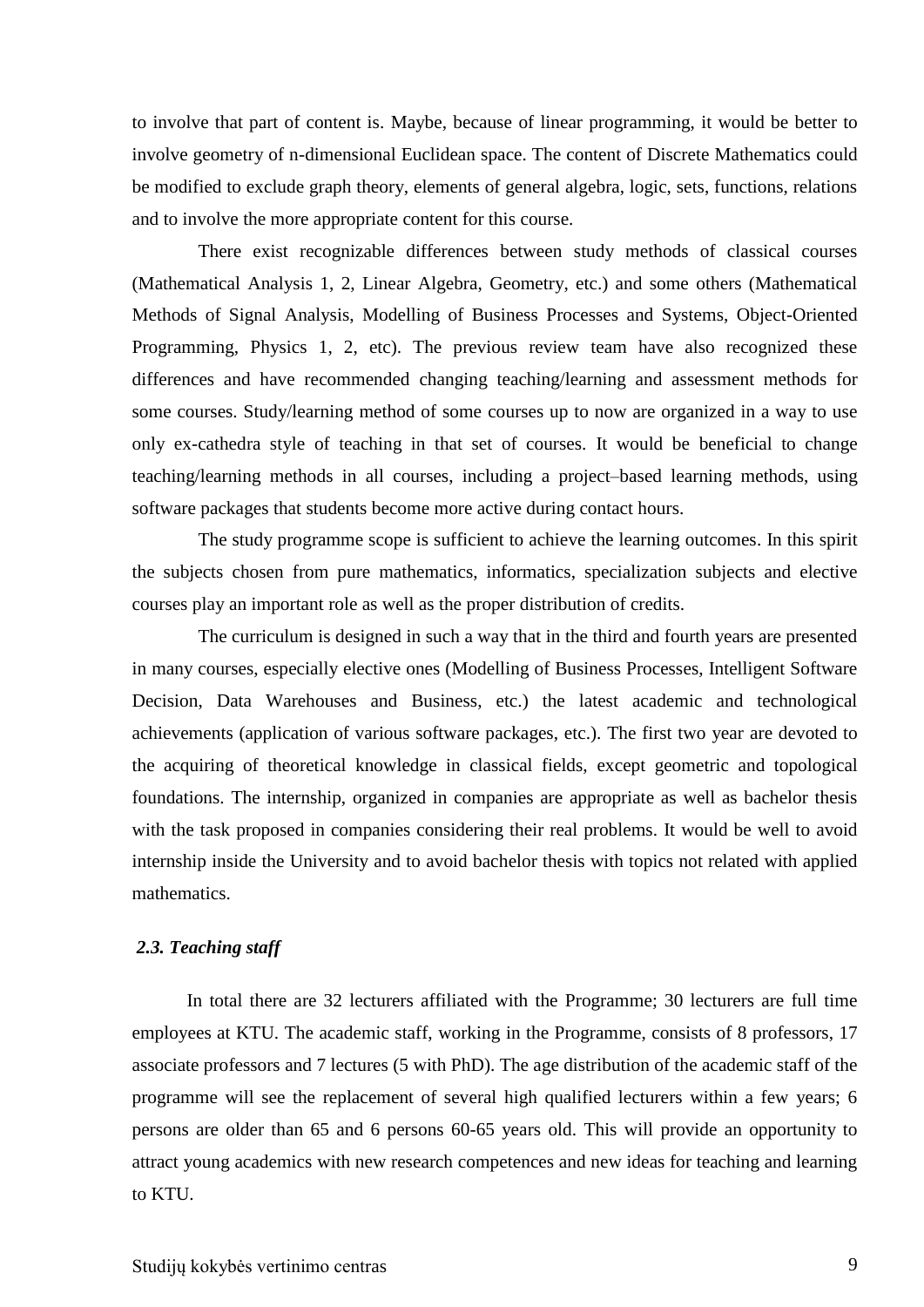The requirement that not less than 50% of study subjects are delivered by scientists is fulfilled, since 90% of the subjects are taught by persons having a scientific degree. The study programme to a great extent corresponds to the research interests of the teaching staff (didactics of mathematics, mathematical modelling, mathematical analysis, differential equations, numerical analysis, probability theory and statistics, time series analysis, complex systems, computer science and information systems, software engineering, industrial mathematics). However, KTU has no a specialist in geometry which should be improved in the future. 84% of courses are taught by teachers, who perform research in the field of taught subject (no less than 80% required).

During the assessment period, a large majority of teaching staff participated in various activities to raise their teaching skills and professional qualification. For example, courses for teaching staff: "KTU educational excellence development", "Study programme update: learning outcomes and didactic system", "Open and distance learning", "Use of electronic sources of scientific information", "Basis of video conferences methodology", etc. Lecturers use traineeship possibilities at foreign studies and research institution, possibility to work of associated researcher at foreign studies and research institution. 10 lecturers working at the Programme took part at the scientific internships and international exchange programs. So the qualifications of the current academic staff is sufficient for achieving all the aims and learning outcomes set for the Programme, and surely meet the legal requirements.

#### <span id="page-9-0"></span>*2.4. Facilities and learning resources*

The Faculty of Mathematics and Natural Sciences has a sufficient number of classrooms and laboratories for the study Programme. The premises used by the studies are adequate both as to the size and as to the quality. The academic premises generally conform to the requirements of occupational safety and hygiene. However, the administration of the Faculty pointed out in the self-assessment report the lack of workplaces for group works. The review team agrees with such weakness, which was discussed during the visit. More attention should be paid to contemporary accessibility standards of the multi-functional premises and lecture-rooms.

All teaching workplaces are equipped in appropriate level: auditoriums repaired during the last 6 years, computer classrooms renewed every 5-6 years (part of them renewed in year 2016), equipped by video and audio equipment, wireless internet access. The various software and programming tools used in the learning process are adequate and sufficient. The teaching materials and accessibility to the students are suitable. Moodle learning environment is used for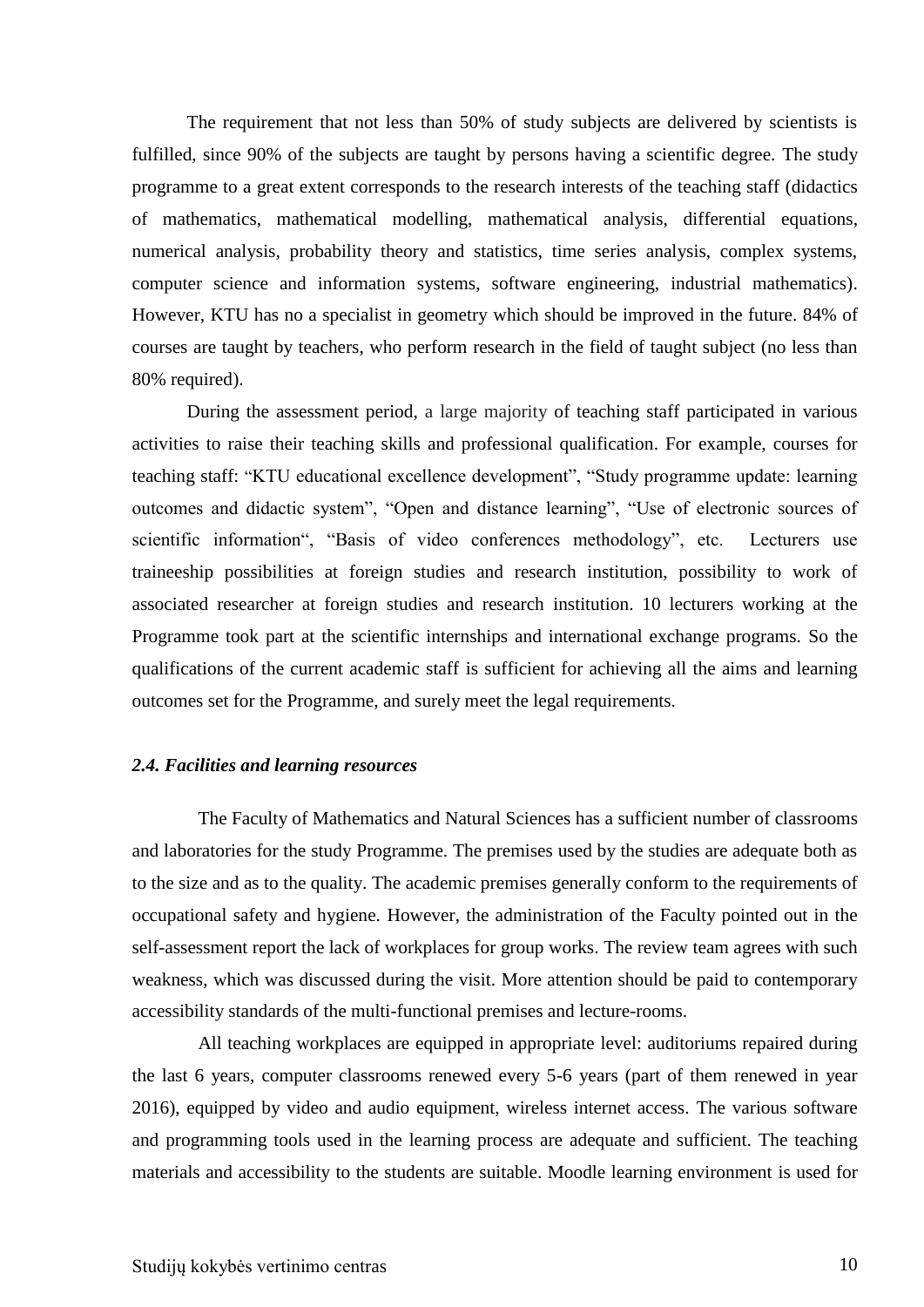this purpose. The review team had a chance to visit distance learning laboratory which is beneficial.

The procedure of organization and management of students' internship is in place. Number of students in the program that performed internship in enterprises raised from 64% (year 2011-2012) up to 80% (year 2015-2016). The list of partners for professional internship is solid, including banks and insurance companies. However, some students performed internship in KTU. This practice should be eliminated and only business internships should be used as much as possible.

On the meetings with the students, they complain to the lack of workplaces for independent working outside the service hours of the library and during the free time from academic classes. During our visit to the library, the reading room was rather fully occupied by the students working with their laptops rather than using the literature. The library has the contemporary electronic catalogue with many necessary scientific databases present.

#### <span id="page-10-0"></span>*2.5. Study process and students' performance assessment*

The admission process is clear and transparent. It is organised and conducted by the Association of Lithuanian higher education institution for organization of general admittance (lith. Acronym LAMA BPO). General admission system ensures even conditions, confidentiality for all applicants, guarantees a correct calculation of competition score and line up of applicants to the Programme. In addition, it is welcomed, that University established the minimal score 3 (in 2017). Considering that this Programme is one of the hardest in KTU and a high rate of drop out, it may be useful to increase it further in the future. High studies grades and average grades of final degree projects evidence, that composition of competitive score is adequate (competition score of the entrants to the Programme consist of Mathematics (40%), Lithuanian language (20%), Information technologies or Physics (20%) and one other educational subject (20%) grades), provides gifted students for this programme.

A wide variety of informational sources allows to find entrance requirements for all interested entrants (websites of LAMA BPO and KTU, annual information publications), there is an access to detailed curriculum of the programme. On the other hand, the highest drop-out rate in the 1st - 3rd semesters may reveal, that students joins the programme with a lack of information about it and the improvement of information of the programme could help to evaluate the reality of studies for the applicants. During the analysed period, almost all students were admitted to the state-funded places. To sum up, the results of the admission to the programme shows that a high numbers of applicants are attracted annually and the average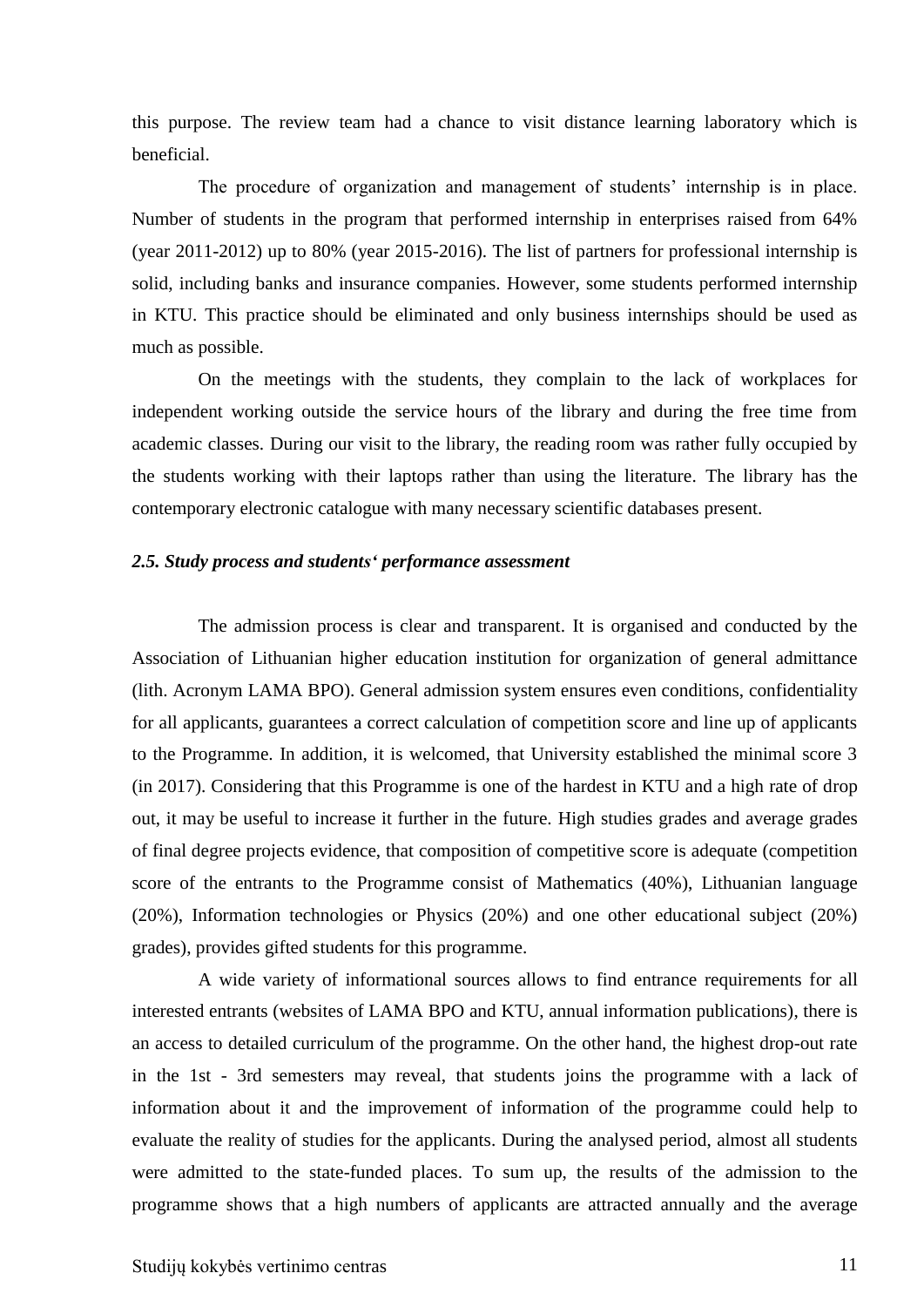competitive score of admitted applicants is increasing in last three years (respectively 6,51; 7,12; 7,16), but the annual drop of the highest scores of admitted applicants (10,78 in 2014, 10,08 in 2015 and 9,46 in 2016) may show, that it is needed to improve the attraction of the most gifted students.

Organisation of the study process ensures proper implementation of the programme and achievement of the intended learning outcomes. There are options for a study process individualisation (minor studies and elective subjects). As a result, graduates have a good background on interdisciplinary subjects and knowledge application. Studies are flexible and compatible with other personal activities: a schedule is rationally harmonized annually in collaboration with students regards to their needs; consultations about study plan composition are available. The proportions between independent and contact work are adequate. The exam schedules preparation in agreement with the lecturer and students as well as ability to do missed semester tasks during the time of session allows achieving the intended learning outcomes less stressful and more fluent. The students during the visit witnessed these conditions. The review team noticed that although there is access to all needed software in the University, the private licenses for students would be welcome. With no doubts, the virtual means (i.e. Moodle) for study process implementation are used consistently; the majority of teaching materials are available online. This was confirmed during the visit.

The system of internships during the studies is exceptionally good and well developed: it is available to get it with a help of University or find it. There are intended aims for all internships, as well as final reports are needed after the practise. The University stays in contact with social partners and alumni in order to organise a high quality internships, which often leads to an employment. There is a working system of feedback from lecturers to students as well as the opposite feedback from students to lecturers. It is highly advisable, to continue the encouragement of students to fill the surveys about studies quality.

Students are encouraged to take part in scientific research. There are usual means for students' involvement to a scientific research: students are introduced to scientific research during the seminars, there is an option to have a mentor and participate in conferences or to join scientific programs and groups. Students have an opportunity to prepare their final degree projects in cooperation with business companies, which make programme's absolvents' knowledge more applicable in labour market. However, there is a lack of alternative means for a wider students' encouragement. As example, students' with high achievements employment to laboratories could be available. The current situation concentrates mostly only on the most gifted students, whose talents are obvious, which is evidenced by a comparative small number of students participated in mentorship program (4).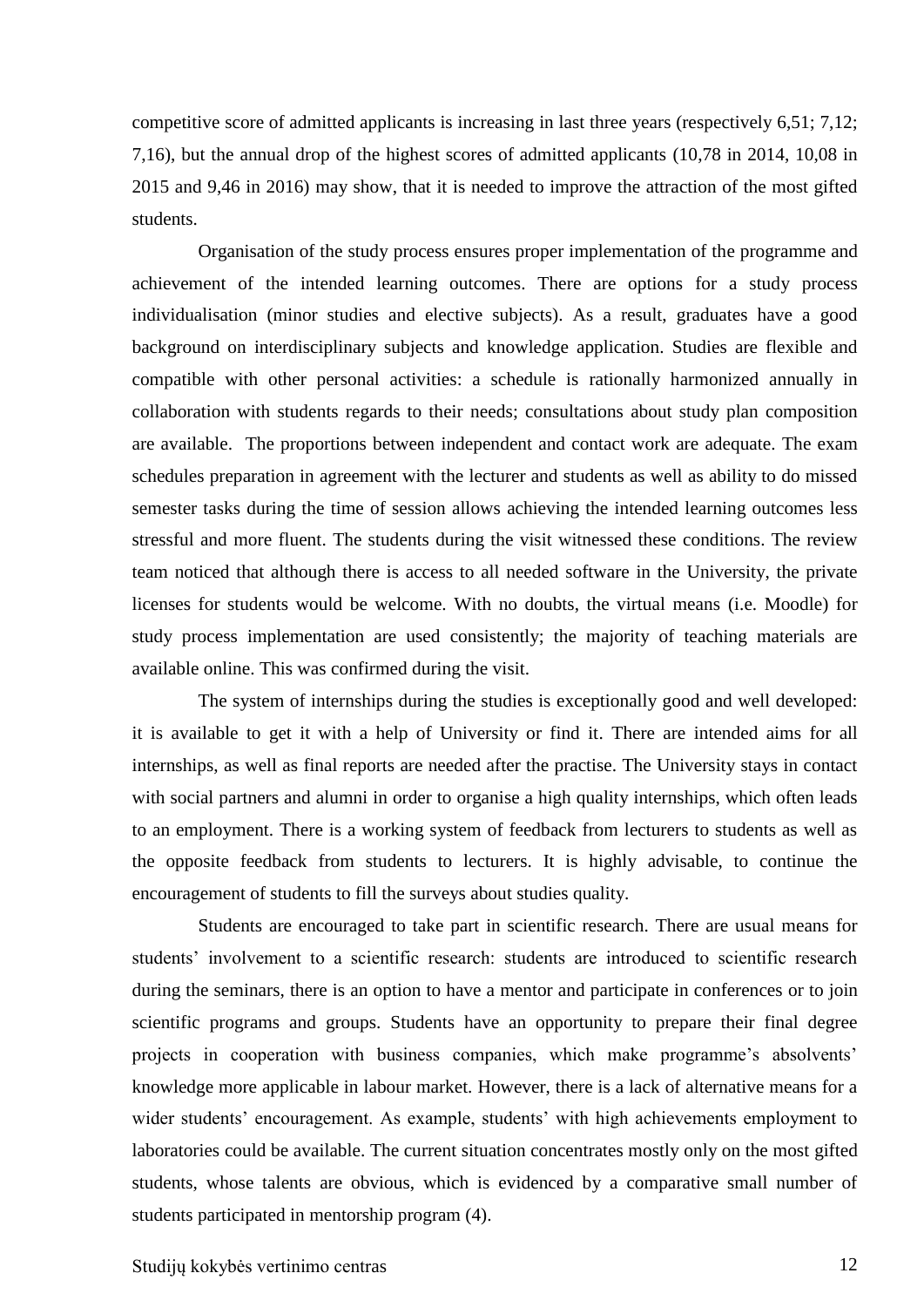It is clear, that KTU makes effort to provide conditions for students to take part in mobility programmes. The University intensely extends the range of bilateral agreements in recent years, informational events are organised, it is foreseen, that 18 credits will be obligatory to have in English for language improvement. In addition, the development of students' mobility is intended in the strategy. Students, who took part in mobility programs are satisfied with the support of University, but mentioned, that there is an incorrect popular opinion between students of the programme, that mobility programs may cause some problems in study process. Consequently, the average number of outgoing students still should be improved.

The higher education institution ensures proper academic and social support. University provides actual studies' information in a few sources, which guarantees an efficient information spread between academic community. University pays extra attention for the freshmen introduction to the studies through additional courses and events, students are satisfied with the introduction to the studies. The University provides additional support and attention for especially gifted students and those, who have learning difficulties, this support was positively evaluated by students. There is a high level of students' career consultations and support, which is proved by very successful Career Days. The opinion of students in support processes is represented by Students' Broad. University gives adequate financial support for the Programme's students in case of financial problems or high achievements, including organisation of sponsors support. The improvement of the financial support was noticed after the reform. All students of KTU obtain psychological, fitness, health, and cultural support, there is a large choice of additional activities for leisure time. In the end, the need of dormitories is fully satisfied. It is clear, that student support is clearly in a high level.

The system of assessing student achievements is clear, public and appropriate. This is achieved through appropriate dissemination of information and introductory lectures. The system of assessing is clearly defined by internal regulations of University. Examination schedules are flexible and made in agreement with students. It is good that virtual information system is widely used for assessing implementation. As a drawback could be mentioned concerns some of the exams and assignments which are not updated/renewed annually, which could cause an inappropriate assessment.

The Faculty gathers information about the employability of graduates: in this way, the relation between graduates' skills/erudition and expectations of programme operators and employers are maintained. A very high percent of graduates' employment reveals that graduates (or even students) of the programme are very popular in the current labour market. One of the reasons is clearly an option of minor studies. Graduates are highly assessed by employers. In addition, extremely wide range of final projects 'titles confirm obtained wide knowledge of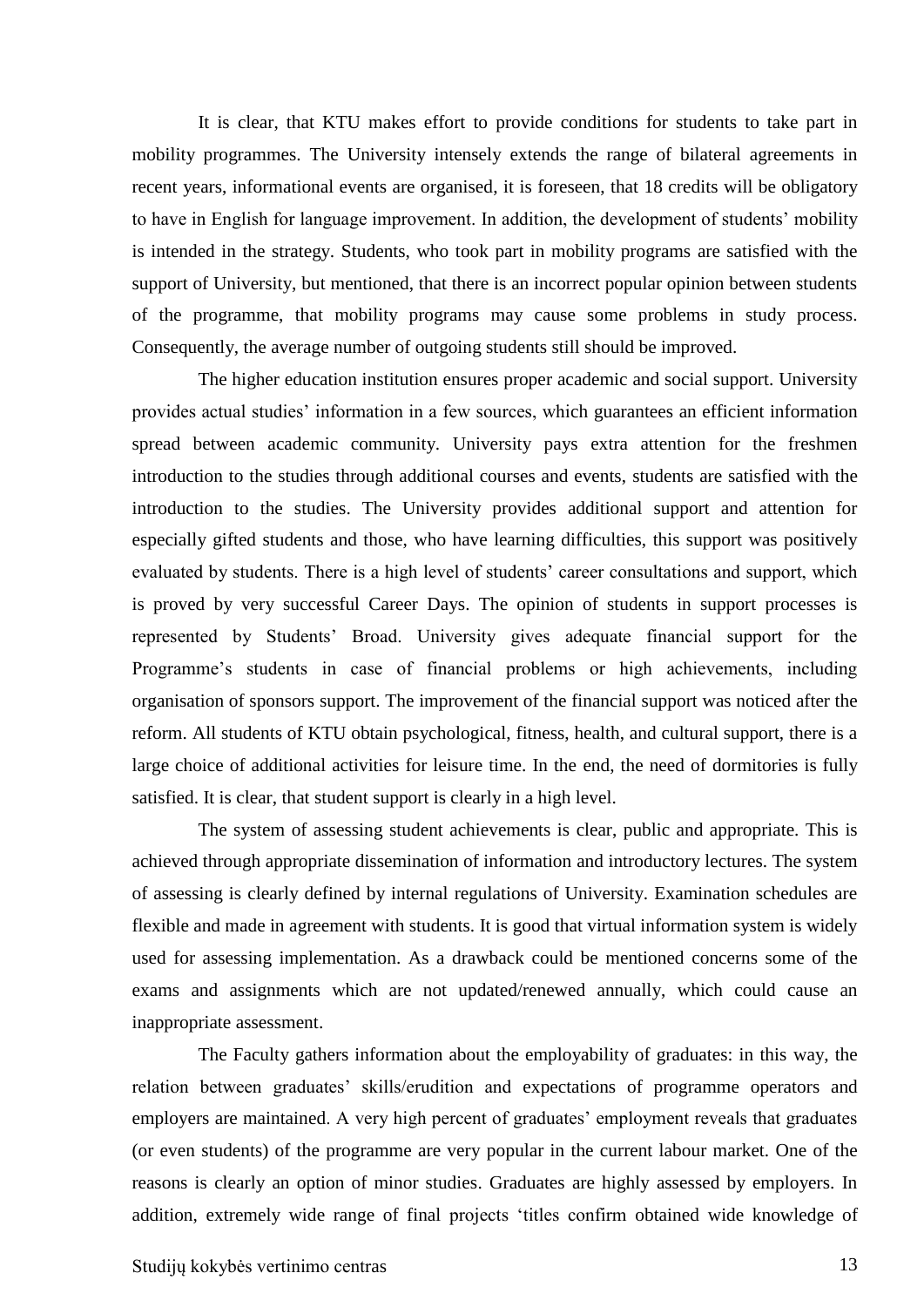graduates which may be used to compete in labour market. In conclusion, professional activities of the majority of programme graduates correspond to the expectations of programme operators and employers. Only sphere for improvement mentioned by social partners – more attention for applied subjects.

The programme corresponds to the state and international economic, social and cultural and future development needs. It is achieved by staying in touch with alumni and social partners. However, social partners expressed wish to participate more actively in the programme's development.

Fair learning environment is ensured, there is a legal basis, preventative measures. The exams are supervised, laboratory assignments are defended orally, all final projects are checked by anti-plagiarism software. The academic community emphasizes, that there are no examples of cheating cases: it is said, that there was no written complaints by students during 2010-2016. To conclude, everything shows that academic dishonesty problem is totally solved, but it is crucial to constantly make efforts to decrease a toleration or apathy of students in an academic honesty.

#### <span id="page-13-0"></span>*2.6. Programme management*

The programme management, decision-making and control of the Programme are implemented on the basis of the KTU Statute, approved by the temporary Academic regulations of the University, other legal acts of the University and Lithuania which regulate the area of higher education. Study programme administration and internal study programme quality assurance activities are managed and coordinated by the Vice-Rector for Studies who is assisted by Study Department of the University Study Quality Assurance and Development, Student Affairs Department and other administrative units. The role of Senate, Faculty Council, Field Study Programmes Committee and other units in this procedures are clear described. Students and social partners have their own representatives in all management units in compliance with their interest.

In 2015, with the purpose for more effective management of the study programmes and for ensuring their quality, the University enhanced study programme management model. The Field's Study Programme Committees were established instead of the Faculty Programme Committee. It consists of lecturers (scientists), social stakeholders and students. Their work is regulated by Guidelines for improvement of KTU study. This is one of steps of improvement in responsibilities for decisions and monitoring of the implementation of the programme. During the meeting with teaching staff, students, and social partners the review team concluded that this new programme management model is more efficient with quality assurance benefit as well.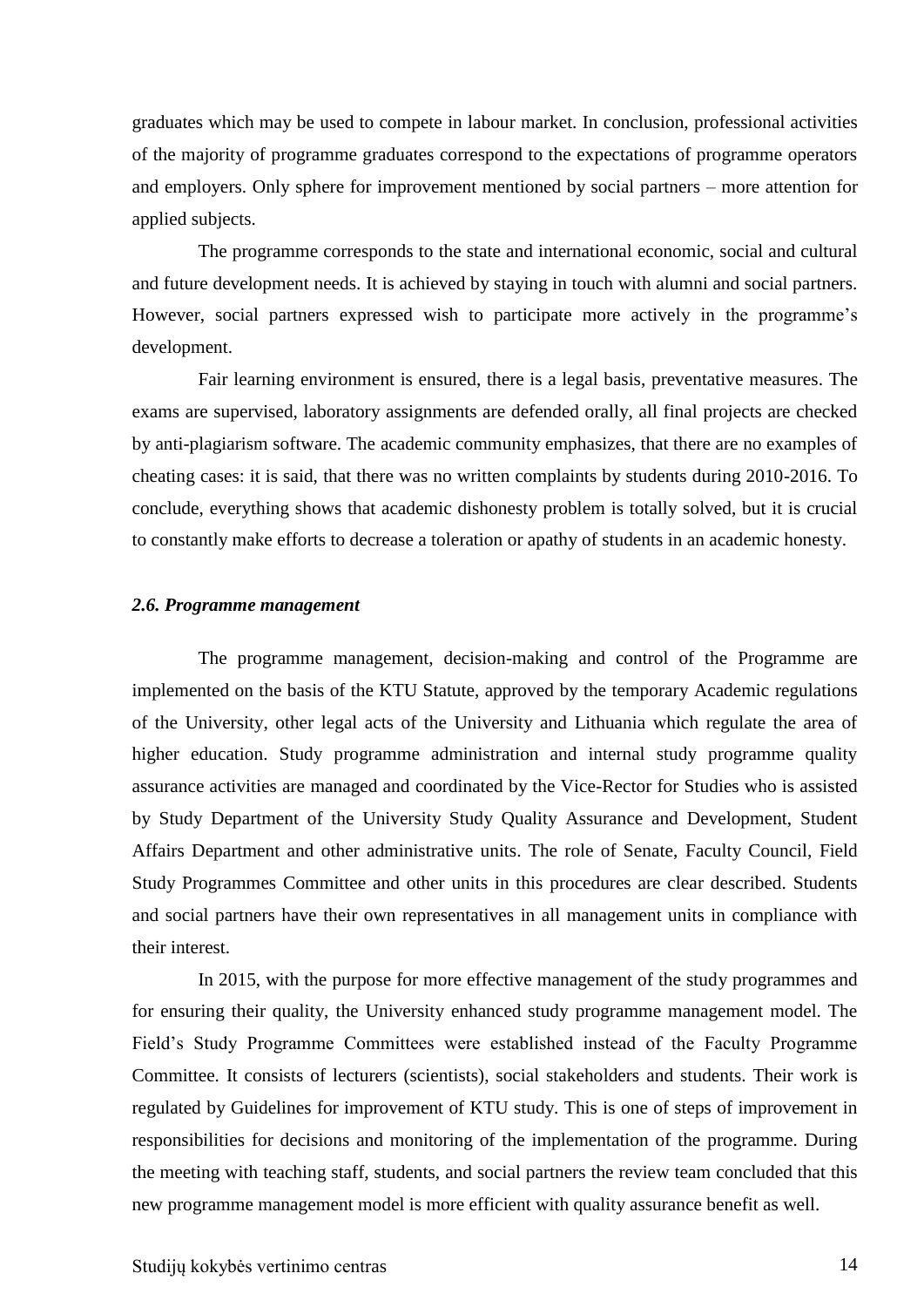For the purpose of improvement of study quality the University has own feedback system. The procedures for feedback organizing are regulated by the Description of Feedback Organizing Procedures of KTU. Each year, University Survey Plan is prepared and approved. A systematic collection of opinions and feedback is organized from all study process participants: students, lecturers, graduates, employers and other groups. The general feedback results are discussed at the meetings of the Rector and Senate, Deans and Department; they are published on University Intranet. During the meeting with students the review team learned that this level of system seems quite complicated as they do not recognize their feedback as they expect. Students prefer more direct communications with teaching staff, which are also organized, and the corresponding feedback. However, the review team supports these analyses at the various levels as well as publishing on University Intranet. To provide a proper analysis of the achievement indicators the review team recommends to use more statistical data and conclusions by proper statistical methods although an improvement of the programme Applied Mathematics BSc is also recognized in this way.

The Field Study Programme Committee, on the basis of monitoring, evaluation, and accreditation conclusions, each year revises and updates study programme structure and contents, evaluates the quality of the study modules, their compliance to the aims and intended learning outcomes of the programme. Any major changes of the programme structure are approved at the Faculty Council. Students' representatives informed the review team they are active in round tables discussing quality of lectures and to propose their improvement which were considered and some implemented. The review team favours such management.

The outcomes of external evaluation of the programme are used for the improvement of the programme. Algebraic Structure, as a course, was involved into the undergraduate degree programme following the recommendation of the review team in previous external evaluation. Project-based learning was involved in many courses, but not in fundamental ones in mathematics. Besides the theoretical aspects of the course content – the key concepts and theorems, it was impossible to check analysing Descriptions of study subjects (Annex 4.2) how is organized the second component where the student need to learn to apply the theory by tackling exercises and problems assigned by teacher. During the meeting with students the review team learned that students obtain tasks for homework, but discussions of solutions during lectures or practice are not involved, except consultations by students request.

Elements of programming languages and tools are spread over some subjects, but not as much as possible (MATHLAB, etc. is not used in fundamental mathematics courses, as suggested in the previous external evaluation).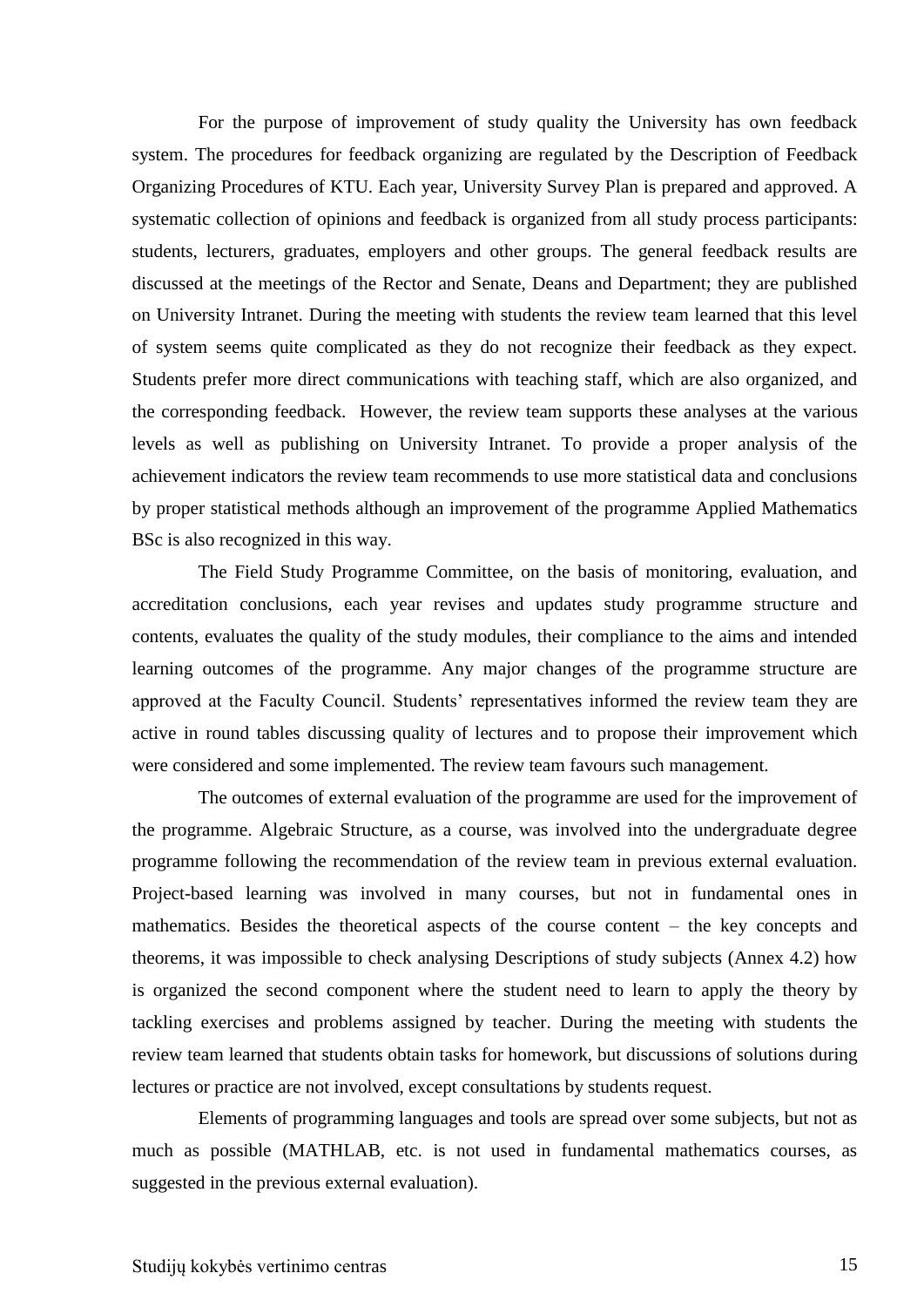The evaluation and improvement processes involve stakeholders. Two social partners participate in the activities of the Faculty Council together with the Dean, 11 lecturers (scientists) elected from Faculty division, 4 representatives of the Students Agency. The function of the Council is to evaluate the recommendations of the Field Study Programme Committee (FSPC), provides proposals to the FSPC for the study programme package, new study programmes creation, etc. They participate also in FSPC, Faculty Attestation. The stakeholders emphasized their role in programme management comprises: (i) proposals for bachelor thesis, (ii) election of invited lecturers from companies for certain special courses, (iii) memberships in defence committee of bachelor thesis, (iv) discussion once per year to observe various problems of the University.

The internal quality assurance measures are effective and efficient in various aspects. But for a proper quality assessment is necessary to use more comprehensive statistical data, apply statistical methods to analyse them in order to derive corresponding conclusions. The fulltime quality assurance of Mathematics field's study programmes is carried out following the University Quality Guidelines which complies to the guidelines and recommendations of the European higher education and major laws and legal acts of the LR regulating higher education. The important making-decision process belongs to other institutions on the University and the Faculty levels. From 2013 onwards, twice a year, during the autumn and spring semesters, "Round Tables" are organized that students representative, the Fields Study programme Director, administration representative discuss important and study process related problems. The remarks and proposals of the students are recorded and forwarded to the FSPC, heads of Departments, and Faculty administration.

The information on the programme evaluation and accreditation is published and easily accessible on the website of KTU. The management staff of the Faculty receives information on evaluation, conclusions and recommendations during the meetings of their Departments and open meetings of FSPC. The main documents related to study quality issues are provided on the website of the KTU. However, the review team concluded there are some previous external evaluation recommendations which have not yet been realized, such as: increasing autonomous student work and self-learning components, using of e-learning platforms to develop discussion among students together with teachers.

#### <span id="page-15-0"></span>**2.7. Examples of excellence \***

\* if there are any to be shared as a good practice

Core definition: Excellence means exhibiting characteristics that are very good and, implicitly, not achievable by all.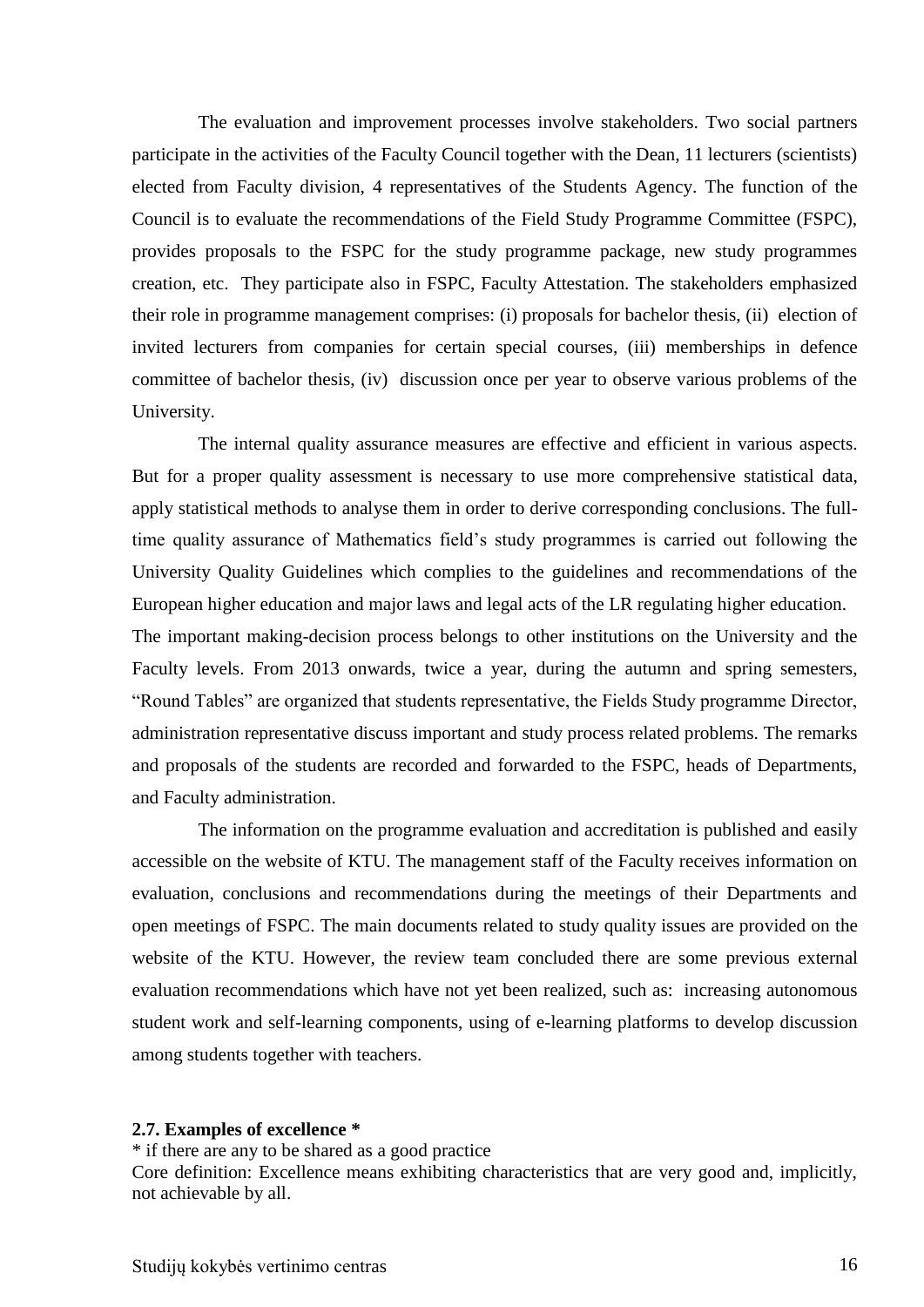Explanatory context Excellence enshrines one meaning of quality: a traditional view that associates quality with the exceptional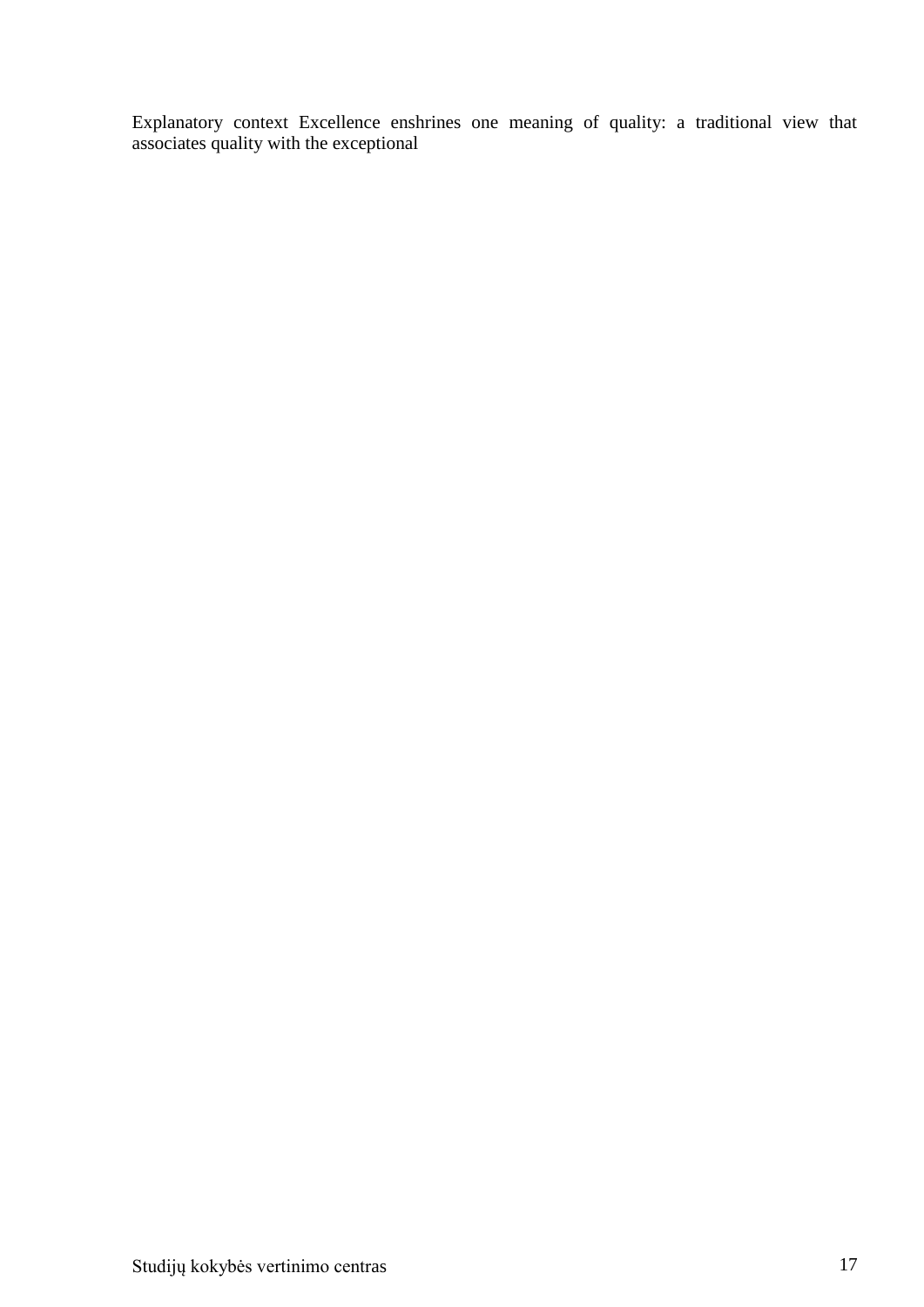## <span id="page-17-0"></span>**III. RECOMMENDATIONS\***

- 1. After finishing the core subjects one can either choose more elective courses in this field, or (in case of double degree studies) choose a minor study field - these paths should be clearly described and distinguished at the level of skills, competences and learning outcomes.
- 2. Recommendations given by previous review team are only partially fulfilled: teaching/learning methods of basic mathematical courses are still classical ex-cathedra in most cases: stronger orientation to practical work (more group-based and project-based approach) should be encouraged in lectures and practices, more alternative ways of teaching should be introduced in everyday practice. In this regard, some classrooms should be arranged as workplaces for group works and examples should be chosen from application areas as motivation of students to be more interested in fundamental mathematics.
- 3. There is a need for efficient internalisation strategy to increase a number of incoming/out coming students.
- 4. Relatively small percent of students participating in scientific research. Scientific work should be encouraged among students.
- 5. Participation of professors from foreign universities in the study courses could be increased.
- 6. In some cases the relationship with other faculties of KTU could be improved. This is important for the double degree programmes.
- 7. Internship need to be even closer to real-life applied mathematics and therefore is important to avoid internship inside the KTU.
- 8. Improved statistical methods should be used to evaluate the achieved improvement of the study programme (employability, number of enrolled foreign and domestic students, etc.) in order to establish a more convincing Quality Assurance system.

\*If the programme is going to be given negative evaluation (non-accreditation) instead of RECOMMENDATIONS main **arguments for negative evaluation** (non-accreditation) must be provided together with a **list of "must do" actions** in order to assure that students admitted before programme's non-accreditation will gain knowledge and skills at least on minimum level.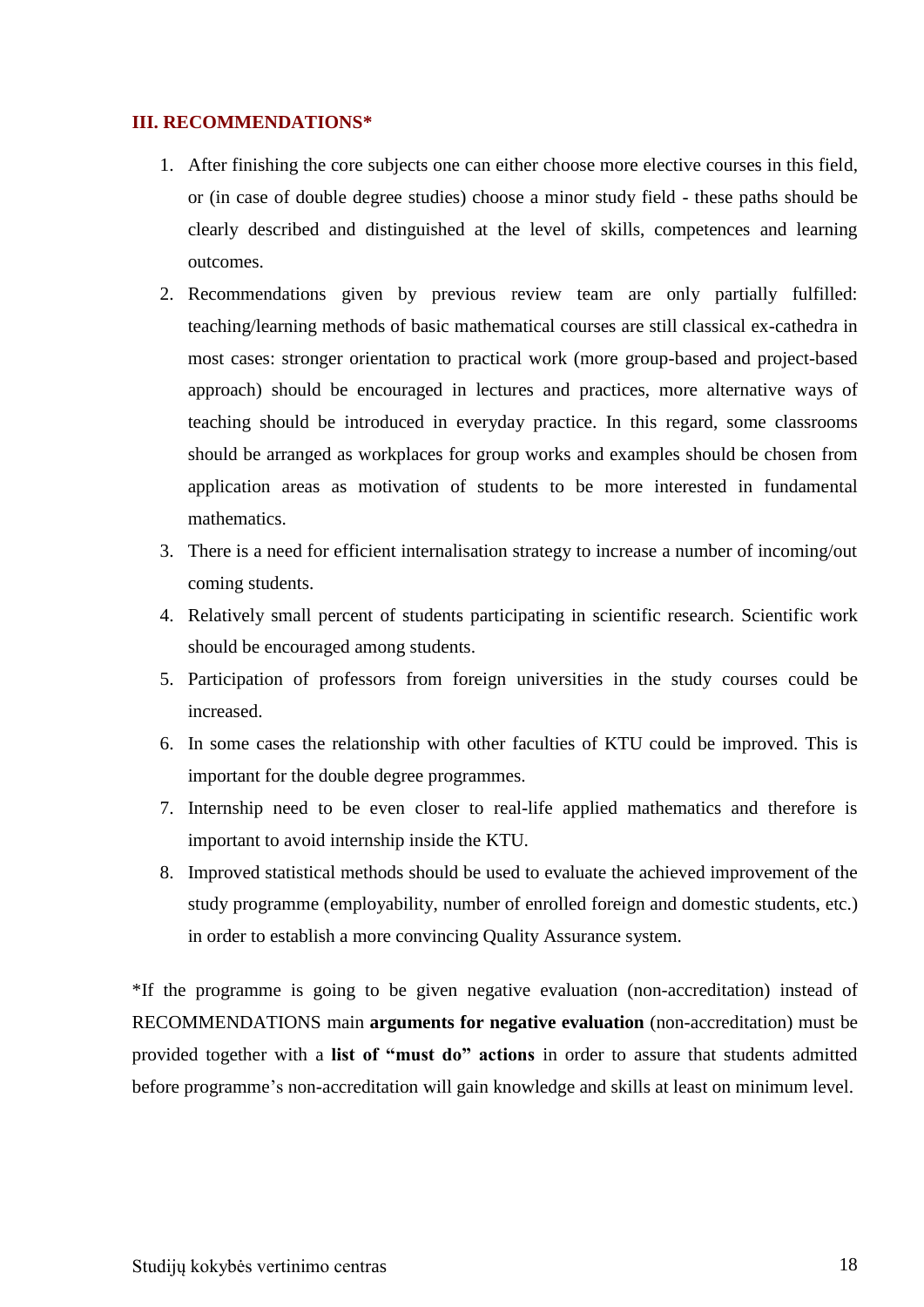#### <span id="page-18-0"></span>**IV. SUMMARY**

In terms of programme aims and learning outcomes, the European and Lithuanian higher education recommendations, standards and legal requirements are all fulfilled. Learning outcomes are clearly presented in the SER and online as well, and are assigned with courses. The needs analysis is convincing. As a minor weakness, the Expert Team observed, that after finishing the core subjects one can either choose more elective courses in this field, or (in case of double degree studies) choose a minor study field, but these paths are not clearly described at the level of skills, competences and learning outcomes.

In terms of Curriculum design the main strengths are the following: the programme structure corresponds the needs of law, the scope of Programme is sufficient to ensure the learning outcomes; possibility to form individual study programme by choosing elective courses (elective subjects for deeper specialization in the field or other field module(s) or course(s), or general university study course(s) is present, and description of study subjects is well designed. However recommendations given by previous review team are only partially fulfilled: teaching/learning methods of basic mathematical courses are classical ex- cathedra so far; they do not involve each week test and discussion of solution, as well as using software packages.

The academic staff is highly qualified and competent: the academic staff includes the high percentage of professors and associated professors; the lecturers are active in the research work and have published several scientific publications and performed some research projects. There are a good balance between older, middle-age and young researchers. Academic staff members participate in international conferences, research traineeships, international exchange programs. There have been organized of teacher training modules and intensive short courses in abroad. All lecturers' used the possibility to develop their professional qualification during the evaluation period. Teaching materials, including recorded lectures are available online. Teaching materials contain real-life problems and very application oriented view. Several lecturers do research together with the industrial and academic organizations in the regions.

As a weakness, the Expert Team observed that participation of professors from foreign universities in the study courses can be higher. In some cases the relationship with other faculties of KTU is not good. The programme have some space for future improvement of knowledges and teaching skills for teaching the subjects of this Program. Therefore longer period of stay abroad for teacher is needed.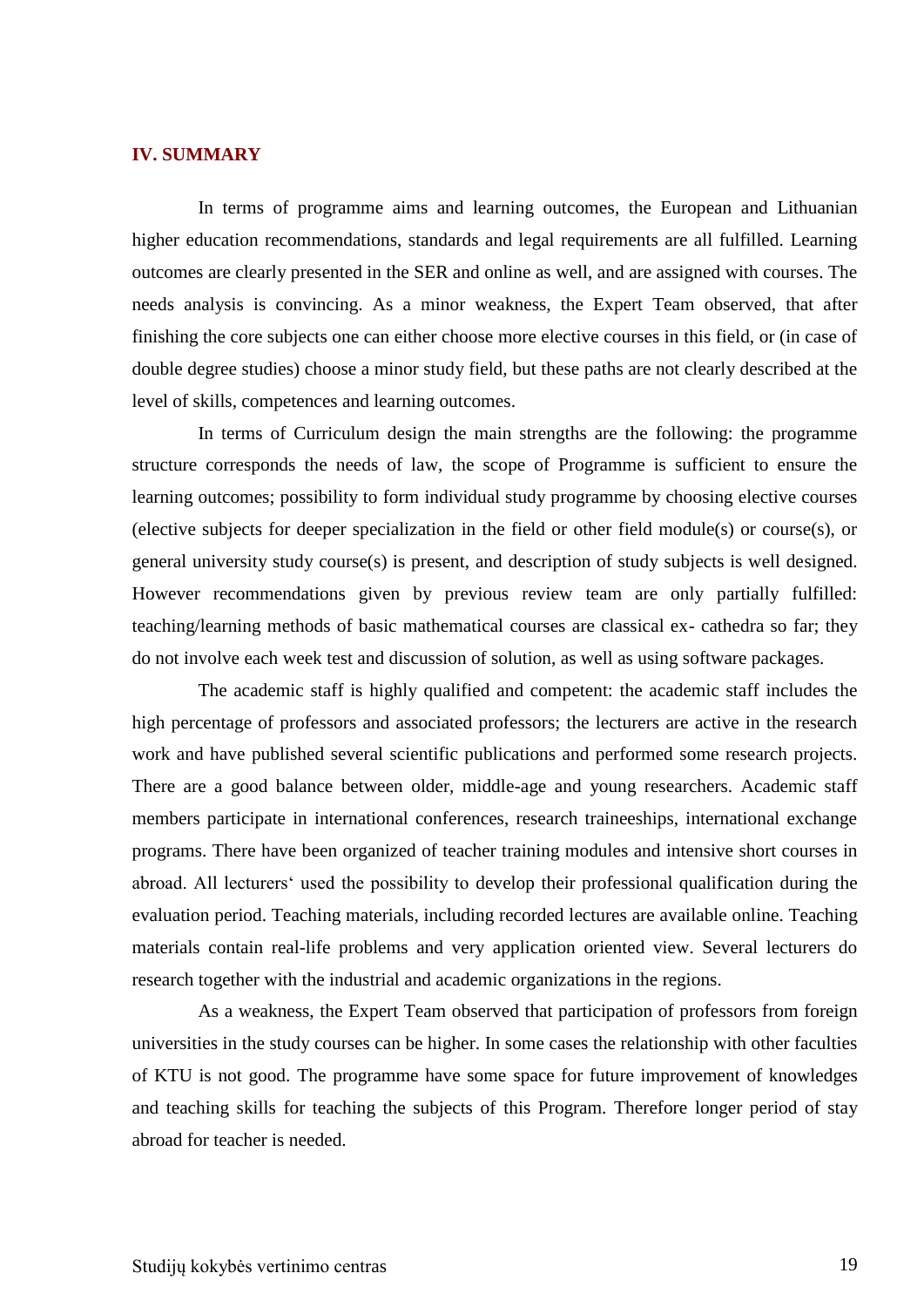In terms of facilities and learning resources overall well-equipped building and classrooms are present. Wide access of online scientific materials is available. However, some classroom should be arranged as workplaces for group works. Professional internship inside KTU should be allowed as an exception only.

In terms of study process and students' performance assessment strengths are the flexible and highly individualised studies: availability of minor studies and optional subjects, studies schedule harmonisation with students. Exceptionally good system of internships is present. The knowledge and abilities of students very well correspond to the expectations of employers, which causes a very high level of graduates' employment.

However, the mobility rate of students is low. There is a need for efficient internalisation strategy to increase a number of incoming/out coming students. As it has been recommended by the previous report, stronger orientation to practical work (more group-based and project-based approach) is missing in lectures and practices, more alternative ways of teaching should be introduced. Relatively small percent of students participating in scientific research.

In terms of programme management the implementation of various principles of KTU quality assurance of studies is of high quality. Graduates, members of Field Study Programme Committee, social partners and companies discussions with potential employers are also involved in studies' quality assurance and improvement process, which is a plus. Students take part at all level of Programme management and their opinion is appreciated. However, descriptive statistical methods are not used to evaluate achieved improvement of the study programme (employability, number of enrolled foreign and domestic students, etc.), which is a minor weakness.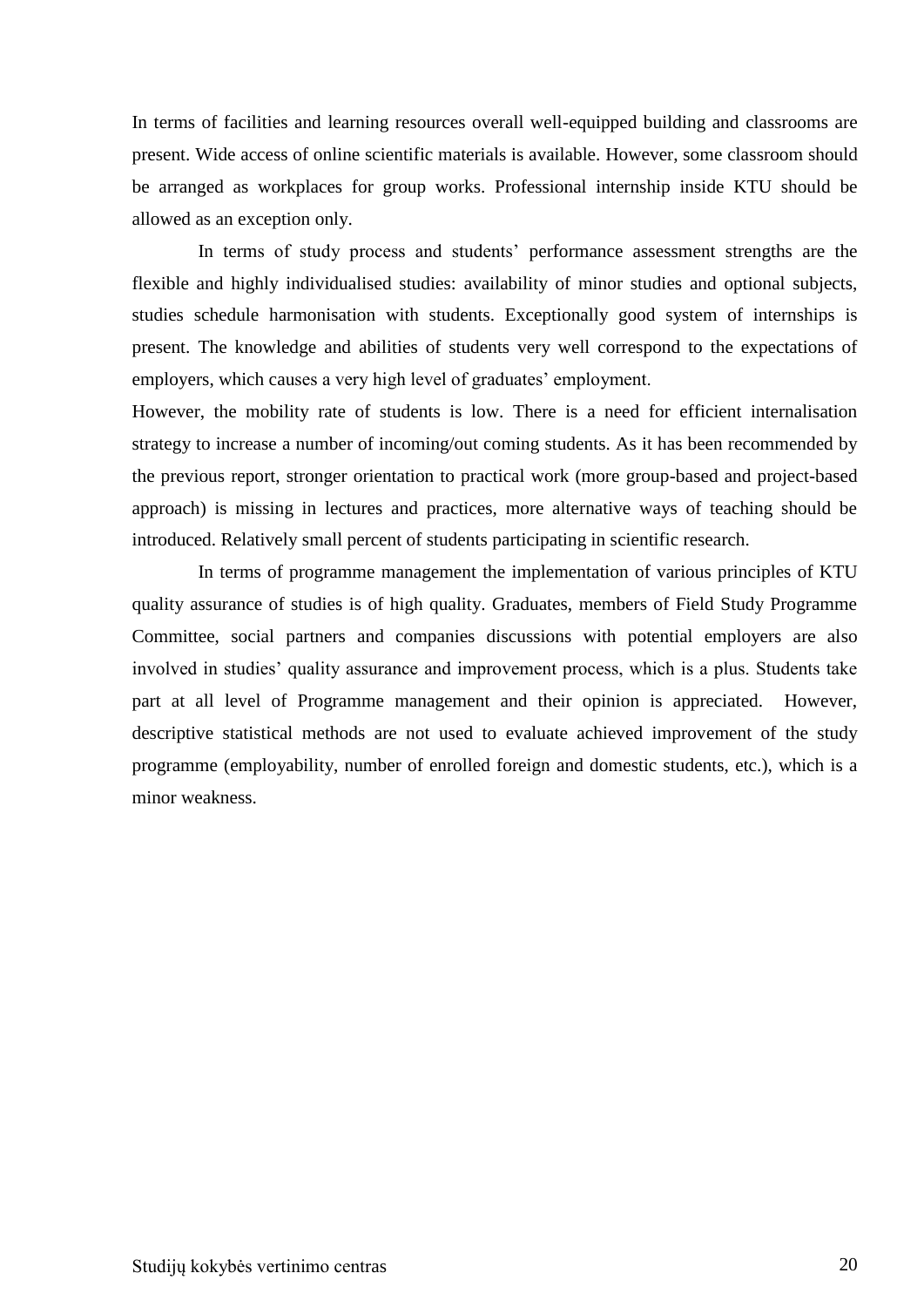## <span id="page-20-0"></span>**V. GENERAL ASSESSMENT**

The study programme Applied mathematics (state code – 612G10002) at Kaunas University of technology is given **positive** evaluation.

| No. | <b>Evaluation Area</b>                             | <b>Evaluation of</b><br>an area in<br>points* |
|-----|----------------------------------------------------|-----------------------------------------------|
| 1.  | Programme aims and learning outcomes               |                                               |
| 2.  | Curriculum design                                  | 3                                             |
| 3.  | Teaching staff                                     | 3                                             |
| 4.  | Facilities and learning resources                  |                                               |
| 5.  | Study process and students' performance assessment | 3                                             |
| 6.  | Programme management                               | 3                                             |
|     | <b>Total:</b>                                      | 19                                            |

*Study programme assessment in points by evaluation areas*.

\*1 (unsatisfactory) - there are essential shortcomings that must be eliminated;

2 (satisfactory) - meets the established minimum requirements, needs improvement;

3 (good) - the field develops systematically, has distinctive features;

4 (very good) - the field is exceptionally good.

| Grupės vadovas:<br>Team leader: | Prof. Miklos Hoffmann   |
|---------------------------------|-------------------------|
| Grupės nariai:<br>Team members: | Prof. Neda Bokan        |
|                                 | Assoc. Prof. Ants Aasma |
|                                 | Mr. Marijus Mikalauskas |
|                                 | Mr. Henrikas Vaickus    |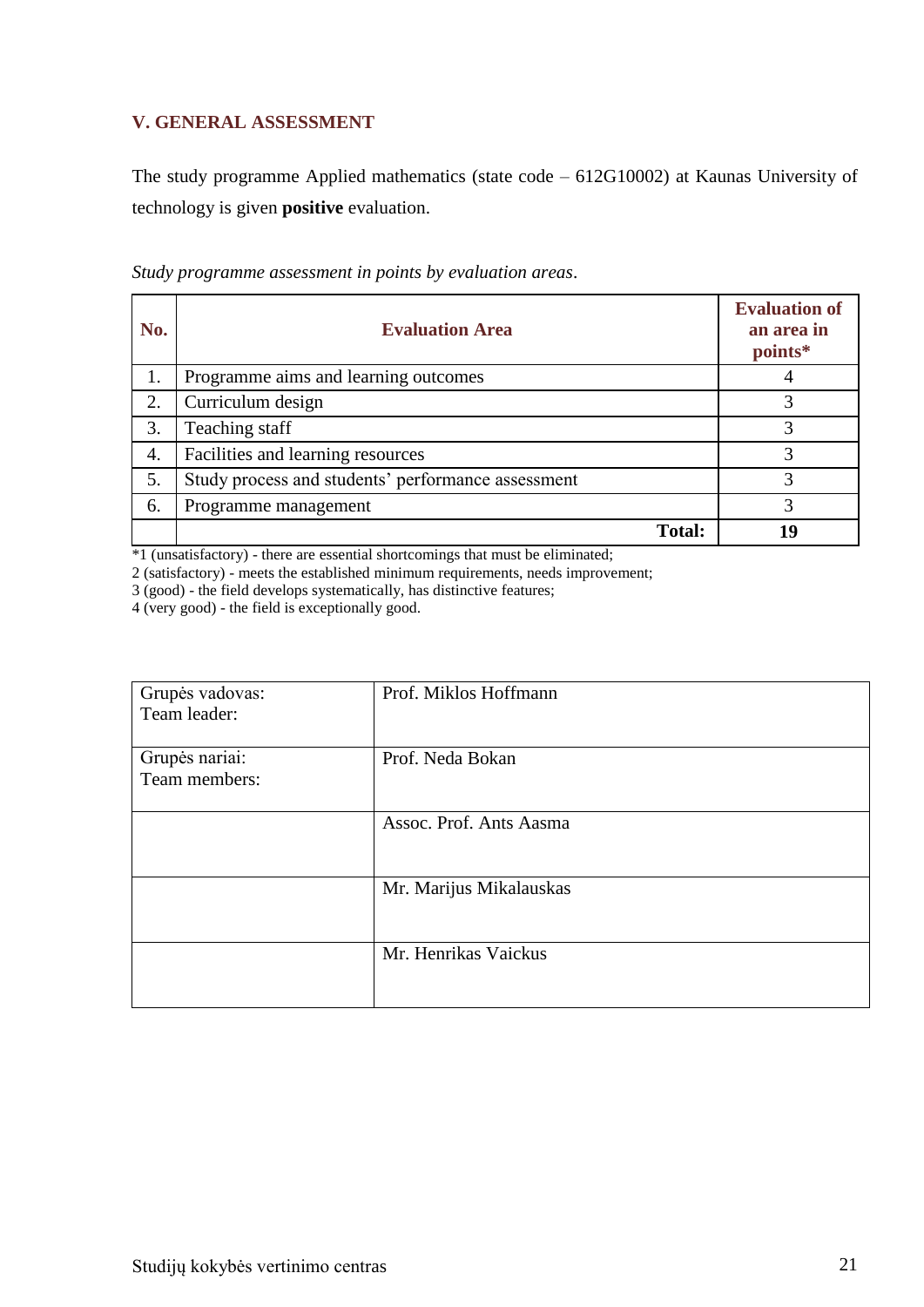## **Vertimas iš anglų kalbos**

#### **KAUNO TECHNOLOGIJOS UNIVERSITETO PIRMOSIOS PAKOPOS STUDIJŲ PROGRAMOS**  *TAIKOMOJI MATEMATIKA* **(VALSTYBINIS KODAS - 612G10002) 2017-09-14 EKSPERTINIO VERTINIMO IŠVADŲ NR. SV4-190 IŠRAŠAS**

#### **<…>**

## **V. APIBENDRINAMASIS ĮVERTINIMAS**

Kauno technologijos universiteto studijų programa *Taikomoji matematika* (valstybinis kodas – 612G10002) vertinama **teigiamai**.

| Eil.<br>Nr. | <b>Vertinimo sritis</b>                          | <b>Srities</b><br>įvertinimas,<br>balais* |
|-------------|--------------------------------------------------|-------------------------------------------|
| 1.          | Programos tikslai ir numatomi studijų rezultatai |                                           |
| 2.          | Programos sandara                                | 3                                         |
| 3.          | Personalas                                       | 3                                         |
| 4.          | Materialieji ištekliai                           | 3                                         |
| 5.          | Studijų eiga ir jos vertinimas                   | 3                                         |
| 6.          | Programos vadyba                                 | 3                                         |
|             | Iš viso:                                         | 19                                        |

\*1 - Nepatenkinamai (yra esminių trūkumų, kuriuos būtina pašalinti)

2 - Patenkinamai (tenkina minimalius reikalavimus, reikia tobulinti)

3 - Gerai (sistemiškai plėtojama sritis, turi savitų bruožų)

4 - Labai gerai (sritis yra išskirtinė)

**<…>**

## **IV. SANTRAUKA**

Vertinant programos tikslus ir studijų rezultatus, Europos ir Lietuvos rekomendacijos, standartai ir teisiniai reikalavimai aukštajam mokslui įvykdyti. Studijų rezultatai aiškiai pateikiami SS ir internete, priskirti dalykams. Poreikių analizė įtikinanti. Kaip nedidelį trūkumą ekspertų grupė pastebėjo, kad baigę privalomuosius dalykus studentai gali rinktis daugiau tos pačios krypties pasirenkamųjų dalykų arba (jei pasirinktos dvigubo laipsnio studijos) rinktis gretutinę studijų kryptį, bet nėra aiškiai apibrėžti šių pasirinkimų siūlomi įgūdžiai, kompetencijos ir studijų rezultatai.

Programos sandaros pagrindinės stipriosios pusės yra šios: programos struktūra atitinka įstatymų reikalavimus, programos apimtis pakankama studijų rezultatams pasiekti, siūloma galimybė sudaryti individualią studijų programą iš pasirenkamųjų modulių (t. y. pasirenkamųjų dalykų, skirtų gilinti specializaciją studijų kryptyje arba kitos studijų krypties modulyje (-iuose) ar dalyke (-uose)) arba bendrų universiteto siūlomų modulių. Studijų dalykai gerai aprašyti. Nepaisant to, ankstesnės ekspertų grupės pateiktos rekomendacijos įvykdytos tik iš dalies: pagrindiniuose matematikos dalykuose vis dar naudojami klasikiniai pasyvūs dėstymo ir studijavimo metodai, į kuriuos neįeina savaitiniai testai ir sprendimų aptarimas ar programinės įrangos paketų naudojimas.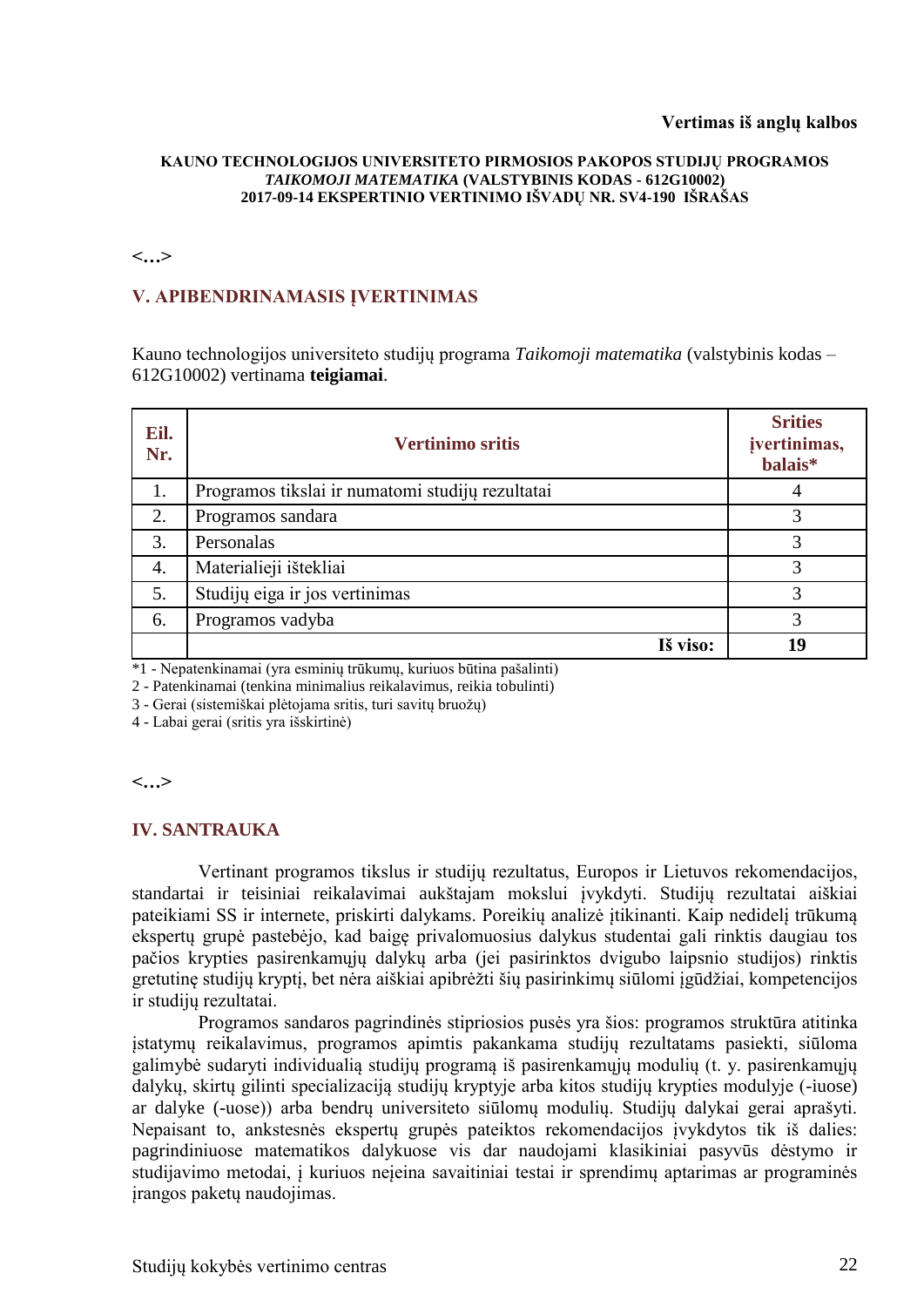Akademinis personalas turi aukšto lygio kvalifikacijas ir yra kompetentingas: didelę jo dalį sudaro profesoriai ir docentai, dėstytojai aktyviai dalyvauja mokslinių tyrimų veikloje, yra išleidę keletą mokslinių publikacijų ir atlikę keletą mokslinių tyrimų projektų. Vyresnių, vidutinio amžiaus ir jaunų mokslininkų santykis yra geras. Akademinis personalas dalyvauja tarptautinėse konferencijose, mokslinių tyrimų stažuotėse, tarptautinėse mainų programose. Yra organizuojami mokytojų rengimo moduliai ir intensyvūs trumpieji mokymai užsienyje. Vertinimo laikotarpiu visi dėstytojai pasinaudojo galimybe tobulinti savo profesinę kvalifikaciją. Metodiniai ištekliai, taip pat ir paskaitų įrašai, pateikiami internete. Juose pateikiamos realios problemos, puikiai skatinančios praktinį taikymą. Kai kurie dėstytojai atlieka tyrimus kartu su pramonės ir akademinėmis organizacijomis regione.

Kaip silpnybę ekspertų grupė išskyrė tai, kad dėstant studijų dalykus galėtų dalyvauti daugiau profesorių iš užsienio universitetų. Kai kur trūksta gerų santykių su kitais KTU fakultetais. Yra kur tobulinti žinias ir dėstymo įgūdžius, reikalingus programos dalykams dėstyti. Dėstytojams reikėtų daugiau laiko praleisti užsienyje.

Vertinant materialiuosius išteklius, pastatai ir klasės apskritai gerai įrengti. Suteikiama plati prieiga prie mokslinės medžiagos internete. Tačiau kai kurias klases reikėtų pertvarkyti į darbo vietas grupiniam darbui. Profesinė praktika KTU turėtų būti leidžiama tik išimtiniais atvejais.

Studijų eigos ir studentų pasiekimų vertinimo stipriosios pusės yra studijų lankstumas ir galimybė didelę studijų dalį individualizuoti renkantis iš gretutinių studijų ir pasirenkamųjų dalykų, derinant studijų grafiką. Egzistuoja itin gera praktikos sistema. Studentų žinios ir gebėjimai labai gerai atitinka darbdavių lūkesčius, todėl labai aukštas absolventų įsidarbinimo rodiklis.

Tačiau žemas studentų judumo rodiklis. Reikalinga veiksminga internalizacijos strategija, kad būtų padidintas atvykstančių ir išvykstančių studentų skaičius. Kaip jau rekomenduota ankstesnėje ataskaitoje, per paskaitas ir praktiką daugiau dėmesio turėtų būti skiriama praktiniam (labiau grupiniam ir projektiniam) darbui, reikėtų numatyti daugiau alternatyvių dėstymo būdų. Santykinai mažas procentas studentų, dalyvaujančių moksliniuose tyrimuose.

Programos vadybos požiūriu labai gerai įgyvendinami įvairūs KTU studijų kokybės užtikrinimo principai. Dar vienas pliusas – į studijų kokybės užtikrinimo ir tobulinimo procesą taip pat įtrauktos diskusijos tarp absolventų, krypties studijų programos komiteto narių, socialinių dalininkų, įmonių ir potencialių darbdavių. Studentai dalyvauja visuose programos vadybos lygmenyse ir jų nuomonė vertinama. Nepaisant to, vertinant studijų programos pagerėjimus (įsidarbinimo galimybes, įstojusių užsienio ir šalies studentų skaičių, t. t.), trūksta apibūdinamųjų statistinių metodų, o tai šioks toks trūkumas.

**<…>**

## **III. REKOMENDACIJOS**

- 1. Baigę privalomuosius dalykus, studentai gali rinktis daugiau tos pačios krypties pasirenkamųjų dalykų arba (jei pasirinktos dvigubo laipsnio studijos) rinktis gretutinę studijų kryptį – šiuos pasirinkimus reikėtų aiškiai apibrėžti ir išskirti jų siūlomus įgūdžius, kompetencijas ir studijų rezultatus.
- 2. Ankstesnės ekspertų grupės pateiktos rekomendacijos buvo įvykdytos tik iš dalies: pagrindiniuose matematikos dalykuose dažnai vis dar naudojami klasikiniai pasyvūs dėstymo ir studijavimo metodai, paskaitose daugiau dėmesio turėtų būti skiriama praktiniam (labiau grupiniam ir projektiniam) darbui, kasdienėje praktikoje reikėtų naudoti daugiau alternatyvių dėstymo būdų. Šiam tikslui reikėtų kai kurias klases pertvarkyti į darbo vietas grupiniam darbui, taip pat parinkti pavyzdžių iš taikymo sričių, tokiu būdu skatinant studentus labiau domėtis pagrindine matematika.